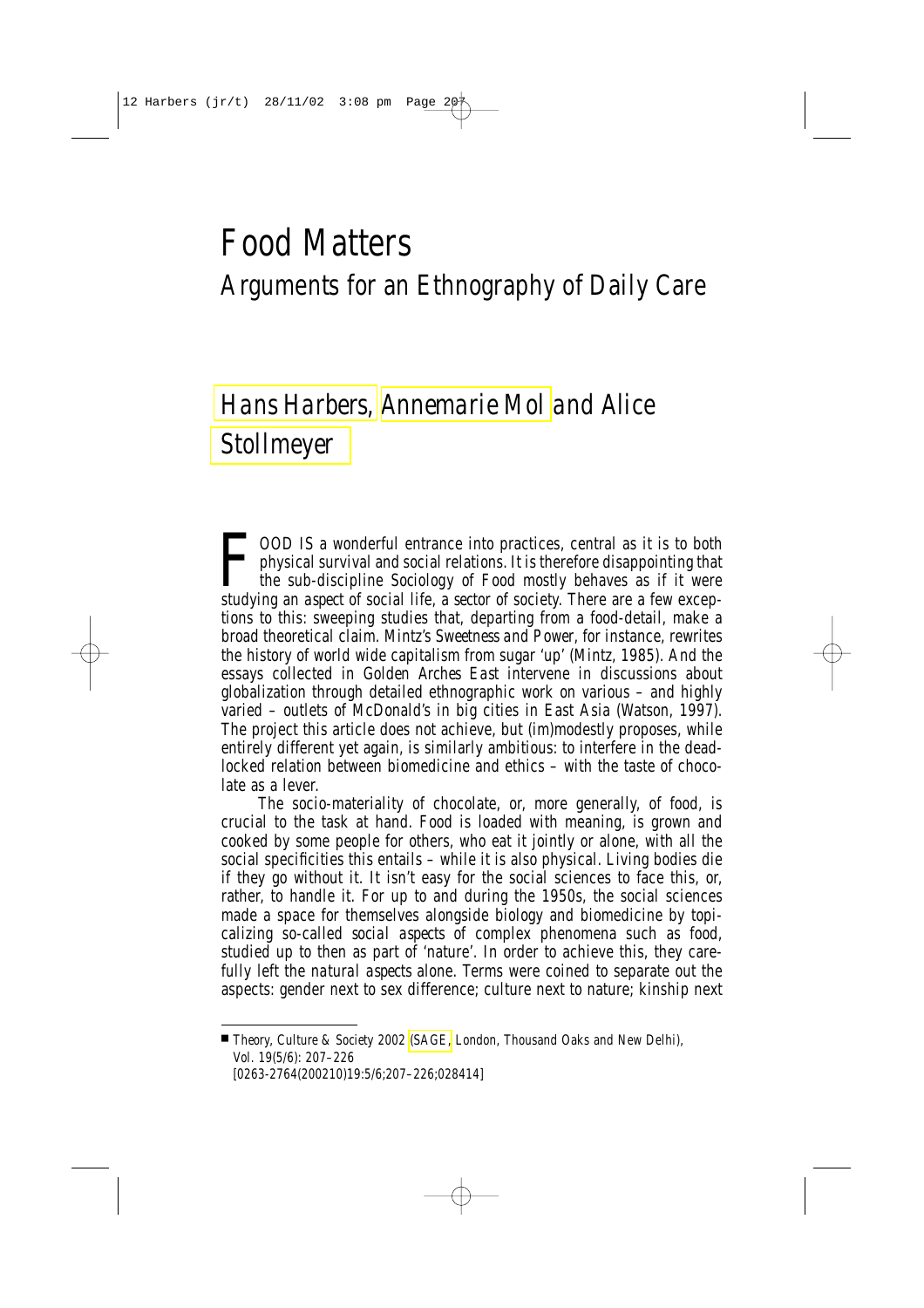to blood ties; illness next to disease. Gender, culture, kinship and illness became topics for the social sciences. Sex difference, nature, blood ties and disease were left in the hands of physicians and laboratory researchers.

Recently, however, such divisions are being blurred again. All former 'aspects' get mixed up in ethnographic descriptions of the practices in which they are being handled, so-called 'socio-material practices'. One might write various histories of this shift. It is possible to take it to be a next step in the development of post-structuralist theory and its fascination for *material culture*. <sup>1</sup> Or one might say that it emerges out of the social studies of science and technology, where the work of physicians and laboratory researchers was desacralized by studying it with methods originally designed for the study of preliterate tribes. Ethnographic description made the shiny technology used in laboratories ordinary and the objects of biomedicine accessible for study.<sup>2</sup> And then there are the scholars concerned (politically, morally, personally) with the specificities of the way physicians and laboratory researchers actually dealt with the sex difference, nature, blood ties and disease left in their hands. Among them as well hard work was done in order to reappropriate physicalities into social (but should we still call it social?) theory.<sup>3</sup> Three histories, then, in which we might situate ourselves, and, as histories go, they are not external to each other. They intertwine.

Food, meanwhile, even while its social and physical 'aspects' were not necessarily always studied in unison, has all along remained a single word.4 No need, therefore, to bring its split-up aspects together again linguistically before writing about them jointly. We can start right away. And so we will. May we invite you to come along with us to a specific situation where the present deadlock in the relation between ethics and biomedicine manifests itself? By showing, not in general, but in this single case, how food matters, we hope to convince you of the importance of ethnographies of daily care. Ethnographies that describe care as a socio-material practice and that, thereby, transgress the divide between ethical and biomedical versions of *the good*.

#### **The Situation**

When he heard we were interested in questions to do with food in nursing homes, Paul told us about his mother. In the last stage of her life she had suffered from Alzheimer's disease. She was cared for in a nursing home and gradually ate less and less. Then for a while it was only possible to get her to eat or drink anything at all if it tasted like chocolate. And in the end she refused all food except for the small chocolates out of the box that Paul brought her. This was not enough to keep her going – so finally she died.

Dying from a lack of proper nutrition is a quite common way to go. It has been so for ages, not only in places and times of food shortage, but also in the middle of abundance. In present day nursing homes refusing food is a common way of retreating from life (van der Heide et al., 1997). But who makes such retreats, when, how, why? And what kind of role is played, may be played, should be played by the people who work in nursing homes?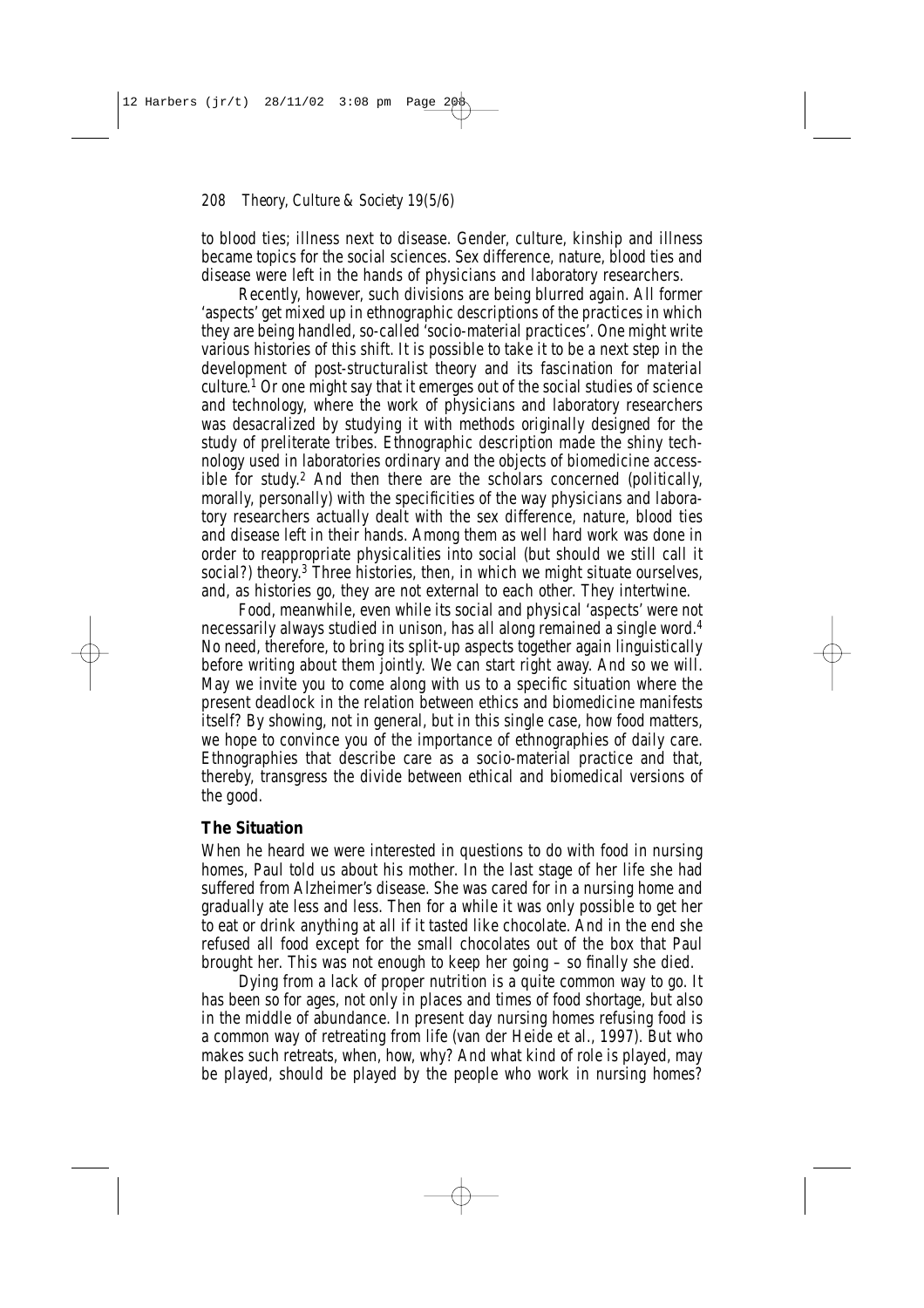Must they accept a person's refusal of food even if it leads to death or should they force feed – for instance by pushing tubes through the nostrils and into the stomach?

In the Netherlands such questions suddenly became important public issues in the summer of 1997 (Stollmeyer, 1999). The newspapers (short of news to begin with) were filled with reports, debates, columns and interviews to do with questions of food and drink in nursing homes. The occasion for this discussion was the accusation by an elderly woman, Mrs Mulder, that a nursing home in Groningen had attempted to murder her ex-husband, now 62 and with senile dementia. Mrs Mulder was exhausted by taking care of her former husband, and had taken a break, so Mr Mulder was in the nursing home as she went on holiday. For a while things went well, but then he gradually began to refuse all food and drink. The physician and the nurses talked about the situation and saw no reason to force feed him. However, when Mrs Mulder returned she was furious and had Mr Mulder transferred to the hospital where he was tube-fed. There were newspaper reports about his first day home again, where he was welcomed by his exwife and their daughter with a meal of spinach and mashed potatoes and a dessert of custard.

In the Netherlands aggressive law suits against caring institutions such as nursing homes are rare. So Mrs Mulder's intervention came as a shock. It also helped to bring out into the open the fact that *food and drink* and negotiations about them are of great importance in the daily care of elderly, demented and sometimes sick people in institutions. The question as to whether refraining from force feeding may indeed be *murder* or rather fits into the category of *good care* suddenly found itself on the agenda of Dutch public debate.

In the Dutch public debate around this issue two discourses dominated: an ethical and a medical one. They both have the same blind spot. This blind spot, or so we want to argue by means of a demonstration, becomes visible when one engages in an ethnography of daily care. Like the *ethics of care* tradition we take interpersonal relations spread out over time to be more important to the 'good' of care than dramatic moments where an individual will expresses itself or where fate is endured. But in addition to this we take it to be equally important to attend to the material dimensions of care. The catch word by which to summarize our text is: chocolate taste. This is not a theoretical term. But while theoretical terms have the advantage of travelling fast, good (short) stories tend to be more telling, catching and enduring.

# **Public Debate: Free Will and Natural Fate**

Mrs Mulder's accusation of murder made journalists wonder whether what physicians had done here was indeed murder or not. Putting the question like this suggests that at least they had done something. That, more generally, physicians *act* when patients die after taking little or no food and fluids. Refraining from force feeding was presented as an active intervention. In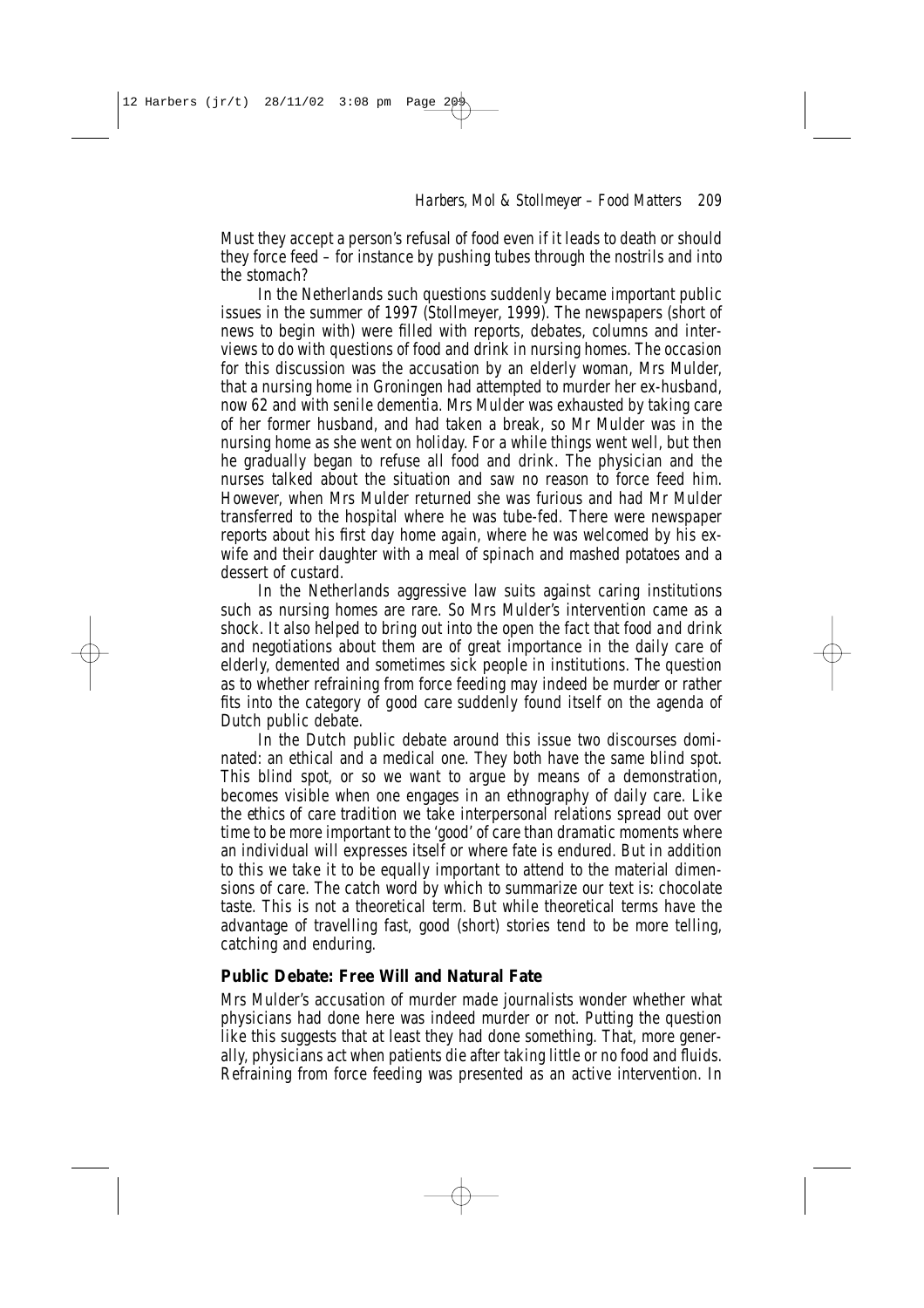this debate, the term *mortify* ('versterven' in Dutch) was taken out of its earlier Roman Catholic spiritual context and converted into a transitive verb.5 Doctors became capable of mortifying others, their patients. In this way a rhetorical link was made between the situation of people with senile dementia who stop eating and drinking and that much more widely and overtly debated issue – that of euthanasia – which in the Netherlands has been on the public agenda for more than a decade. Euthanasia entails the active involvement of a doctor and his or her pharmaceutical tools in the dying process of a patient who is severely ill. Patients who are in the process of dying but who suffer so much they feel they can no longer endure it, may ask a doctor to help them and to bring about death just a little earlier. In order for this practice to be acceptable all kinds of requirements have gradually taken shape. Crucial among these is that there is a clear, articulated and thus consciously uttered wish of the patient. The patient must have expressed his or her will to die and the professionals involved must be convinced that this will is not an artefact of pressure from family or others involved. The patient's will must be autonomous. Thus in the ethical discourse around euthanasia the most crucial terms are: will, autonomy, consciousness.

These exigencies make it all but impossible to practise euthanasia in a nursing home for those with dementia. After all, in the rationalist schemes where one is either *compos mentis* or not, the inhabitants of such homes are classified as *demented*, i.e. they are supposed to have no autonomously functioning or articulate will. As long as an ethics based on 'the autonomous conscious will' is accepted, no euthanasia is possible here: to intervene in order to end a demented person's life can only be classified as murder. Consequently, those who didn't want to take this view had to break open this ethical scheme. And indeed, some did. They argued that even if people are no longer articulate and have no properly functioning consciousness, they may still *want* something. Isn't refusing food and drink one of the means left open to people with dementia to express their wishes, a way in which they may speak, not in articulate terms, but with their whole being, through their body? And shouldn't then this wish be respected just as much as that of any other person? The argument enriched the ethical debate about euthanasia by suggesting that maybe the category of the will should be broadened from a will that expresses itself in a rational or at least articulate way, to what might be called a *gut-feeling* expressing itself in a *gutreaction* – a will of a more physical kind.

There was yet another way out of the accusation of murder. Various physicians working in nursing homes stressed that the problem of demented patients who no longer eat or drink has nothing to do with that of euthanasia at all. Both problems, they said, are quite different. Contesting the idea that *withering away* involves *wanting* do to so, they tried to undo the association between the body acting (closing the mouth, turning the head) and anything like the conscious act of the will that is involved in euthanasia. 'The patients we are talking about do not refuse', one of them wrote, 'they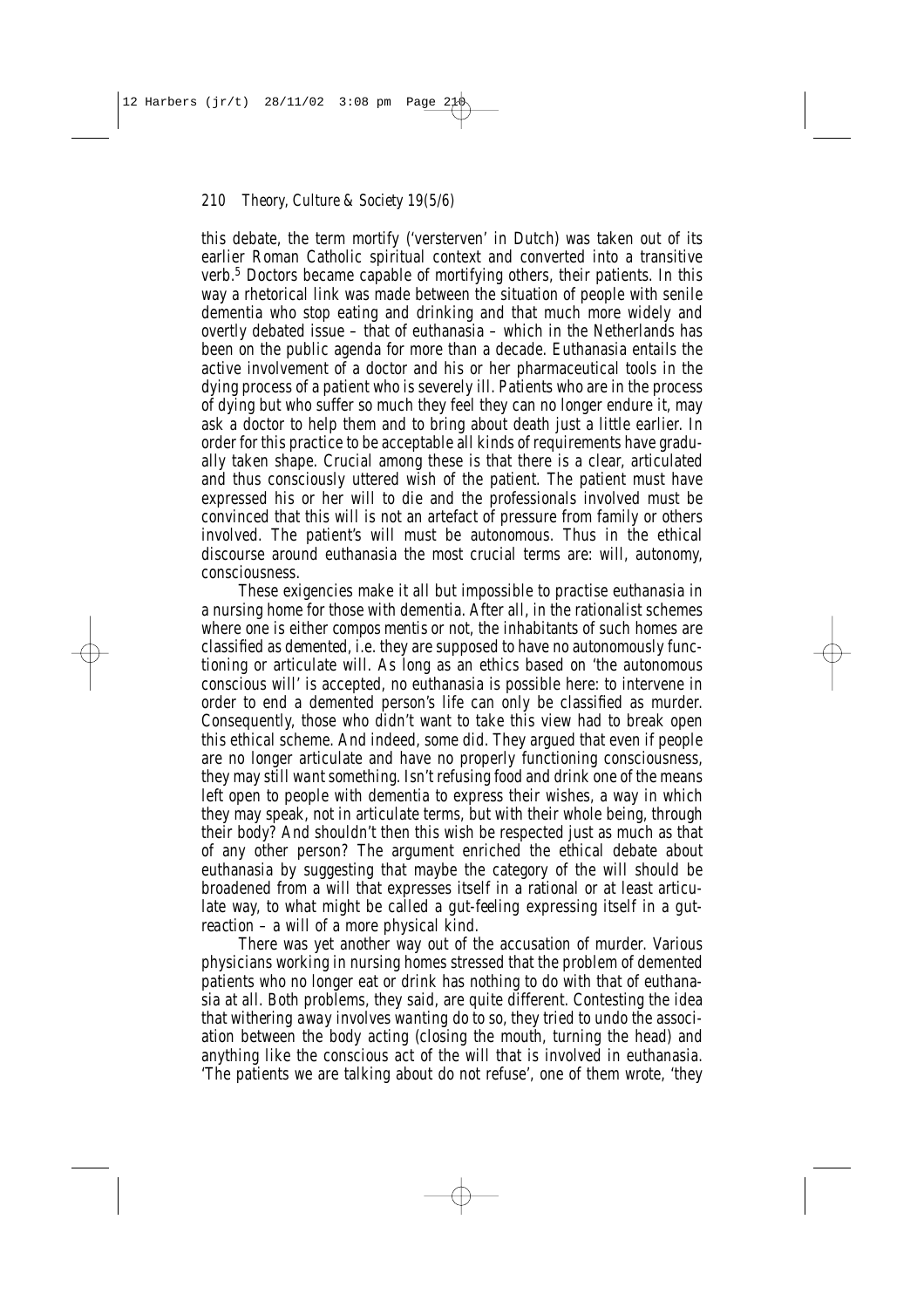just don't like anything [to eat or to drink]'. Talking about *refusal* is already too close to attributing a *will* to the person who fasts. Instead, these physicians stressed that a lack of appetite and thirst is an element of being ill. It is not so much a *gut feeling* as a *symptom of dementia*. Dementia is a disease and the need for food and drink disappears as this disease progresses. This implies that *mortification* cannot be used in a transitive way. It is not something doctors may do to patients. It is hardly even something that demented patients do: it just happens to them. If there is an actor at all, it is the disease. Thus if a demented person dies as a result of fasting, this is not to be understood as a consequence of human intervention. It should be classified as a *natural death*.

So here we have two genres of discussing the issue of death through withering away. One is ethical. The crucial term is the *will* and the crucial question is whether or not to broaden up *willing* from a conscious and autonomous act to a physical expression of an embodied being. The other genre is cast in medical terms. Here, an association is made between *need, disease* and *nature*. Withering away is part of the natural course of dementia. Contrasting the two genres then raises the question about which to apply. What happens if a person with dementia in a nursing home stops eating and drinking: does this mean we are dealing with a person who refuses to live any longer (even if this is not a rational matter), someone who *wants* to die? Or does it mean that we are faced with someone whose vital energy is *fading away*? Is this a moment for *ethical questions* or the inevitable ending of a *natural process*?

However, posing the question as if there were only two alternatives (will or fate; ethical decisions or a natural course) leaves something out. For there is a third genre of relating to elderly demented people and their daily lives: one that is linked with *care*. In the newspapers we sometimes found remarks that alluded to this. A psychiatrist who works as a consultant for nursing homes remarked that relatives often have a hard time accepting that the staff doesn't shift to tube feeding when their parent stops eating and drinking. 'Often giving food and drink is the only thing one can mean to demented people. It feels like neglect to not mobilize all the technical means available to continue to do so.' Here there is no will – and no natural course either. Instead there are terms that allude to a caring relation in which it is important to mean something to someone and undesirable to neglect them.6

Paul also talked about the way food, and especially chocolate, was tied in with his relation to his mother.

Look, what I wanted is: I wanted to do her a favour. I wanted things to be as pleasant as possible for her . . . Of course I was not able, I thought, to visit her every day. Let alone of staying there for hours, which is what she would have preferred. So instead I came by every Sunday. I used to see her on Sundays. Somehow, however, I felt that that wasn't very often . . . So, so, what I did . . . I would buy chocolate, and tell [the nurses]: 'Then you can give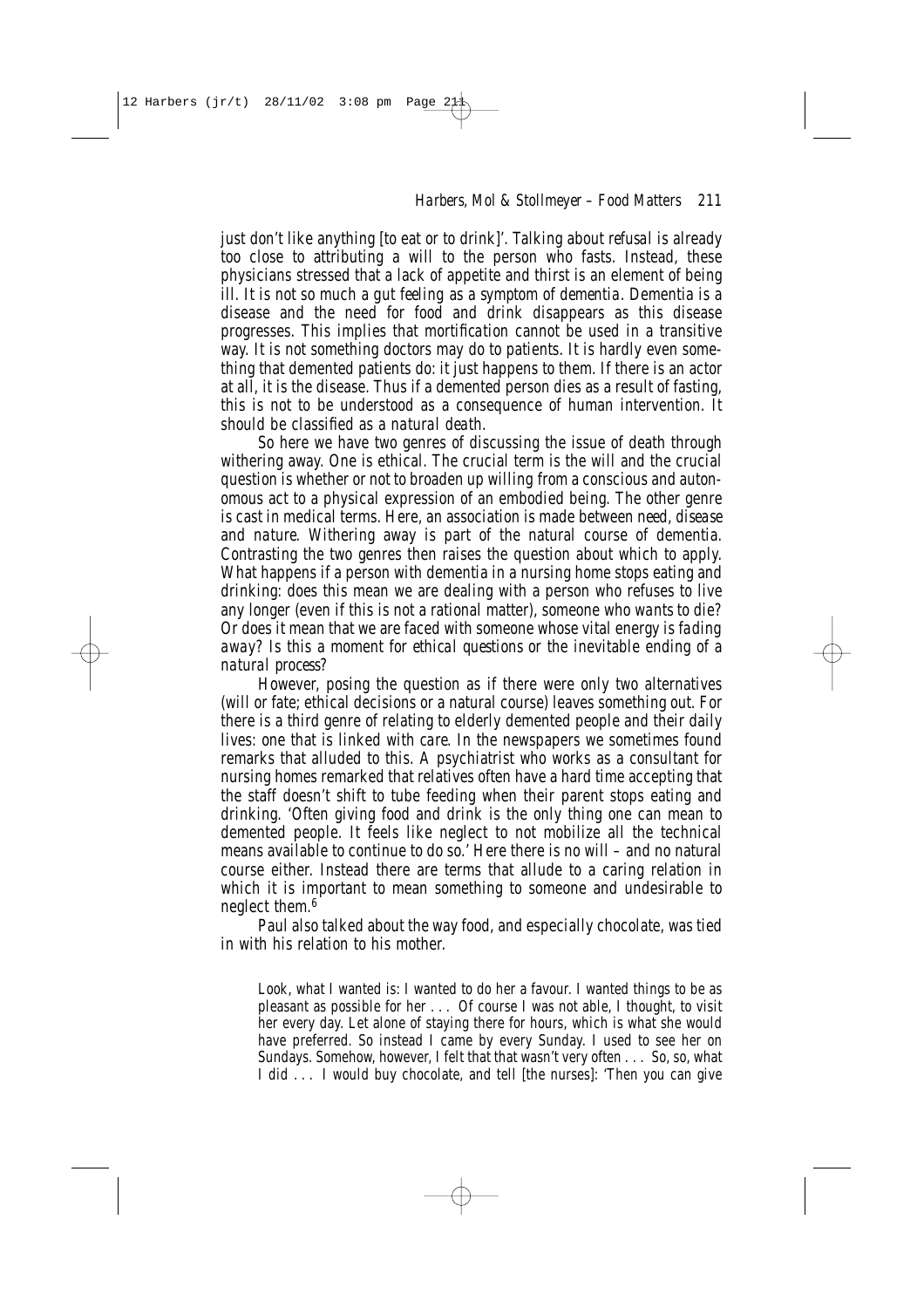her the chocolate when I'm not there.' And they said: 'We will tell her "It's from Paul"', and then I would still kind of be there, you know?

We were intrigued by the difference between this story and the other two genres, the ethical allusion to people's preferences as well as the naturalist evocation of the disease process in dementia. Medical ethics, tending to focus on moments of crisis, tries to tame these by reducing their complexity. A will or no will. A death wish or no death wish. The autonomous person speaking or the result of the pressure of others. The security such reductionist schemes tend to give may be comforting. It may give handholds and help to facilitate justifications after the events are over. But in the middle of the complexities of actual care the simplifying schemes of medical ethics make far less sense. For where do they leave Paul's good will and love; his time pressure; his lack of power to improve the situation; his fear – and the small material entity incorporating all of these: a box of chocolates?

At the other end of the spectrum, biomedical stories about the natural course of a disease are effective in public debates when it comes to countering the accusation of murder. These stories also inform caring practices – physicians, after all, have an important say when it comes to overall policy questions in a nursing home. They have, e.g., the obligation and the right to sign or not sign the administration of tube feeding. But claiming that a disease has a 'natural course' is hardly helpful when it comes to the question how to give a shape to the day to day life of demented people actively (materially, culturally). How to do this? How is it done? In order to get to know more about this, it wasn't good enough to keep on reading. The reality of caring practices is underrepresented in public debates.7

# **Materialities of Daily Care**

So it seemed a good idea to have a look at a ward. What *are* food (eating and feeding) and drink (drinking and giving someone to drink) in a nursing home?8 We asked this question as some sort of a *we* since at the time Alice was a graduate student in philosophy, supervised by both Hans and Annemarie. The three of us thought it was a good idea for Alice (who, after all, wanted to learn something and needed her degree) to look around in a psychogeriatric nursing home in Groningen. She sought permission for this and ended up in the very nursing home that had been accused of attempted murder by the upset Mrs Mulder. The physician in charge received Alice, offered her tea, made a harsh joke about that ('We have a bad reputation when it comes to offering drinks, but can I offer you a drink?') and gave her permission for an ultra-short observation period of two days, which we gratefully accepted.<sup>9</sup>

The nursing home in question specializes in the care for psychogeriatric people, mostly with dementia. Dementia begins with loss of memory, but after a while other skills, like speaking, dressing and moving, also tend to gradually decrease. The care of the nursing home where Alice was to look around, or so one may read in the brochure that is handed out to new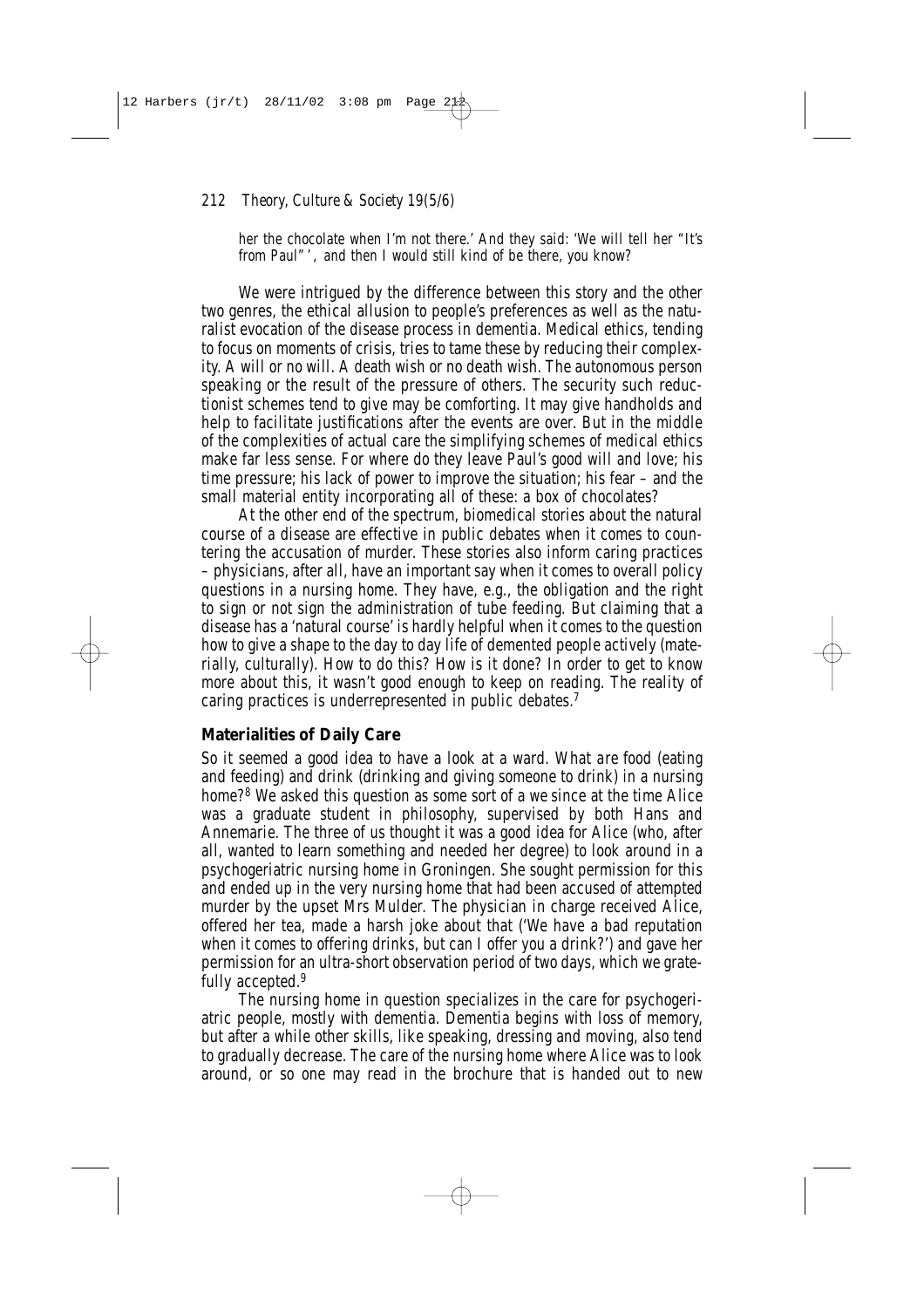patients and their relatives, aims to slow down people's decline and preserve those skills they still have available. Some of the symptoms are treated. But the overall idea is to accept that this is a fatal disease. The brochure is quite explicit about the question of what is done and left undone when a demented patient stops eating and drinking properly. We quote (obviously translating from the Dutch):

In case of food refusal the patient is encouraged, but not forced to eat, even if the refusal of food might lead to further weakening of the patient's condition. The nursing home is restrained about administering artificial food. Artificial food may be given in cases of a disorder from which recovery is possible. When artificial food is given, this is for a duration of time previously agreed upon. If recovery is not forthcoming and the condition does not improve enough for the resident to stay alive without artificial food, this is accepted as a sign of approaching death.

The very fact that this text exists and that patients and their families are so explicitly informed about the local policy, is historically linked up with the importance of the individual will such as it has been articulated in the ethical discourse. The point, here, is not some acute will to die. It is rather the will to live or not to live (or have one's relatives live) in a nursing home where the inability to stay alive without artificial food is 'accepted as a sign of approaching death'. Information, after all, is a necessary precondition for 'informed choice'. Hence the brochure. What is *in* the text, however, is clearly inspired by the other mode of reasoning that we came across in the newspaper articles – a medical mode of reasoning that stresses the importance of disease. Diseases speak through symptoms and signs and run a natural course. A part of the natural course of dementia is that, at a certain if unpredictable moment, the patient dies. The inability to eat and drink is a sign that this moment is approaching.

So the very first nursing home *material* that Alice brought along to the philosophy department contained the traces of the two dominant discourses that earlier we had come across in the newspaper articles: the ethical and the medical. The care we were after was, so far, only in the tea she had been offered (or the joke that supplemented it?). But on the days that Alice actually walked around on the ward care was present to an overwhelming extent. She was introduced to what in the nursing home is called a *nursing ward*, a ward where the residents need a lot of care and nursing (there are also wards for people in a less bad condition, a *supporting* and a *caring* ward respectively). All in all there are 12 units in the nursing home in question with up to 15 residents living in each of them. So Alice spent two days in a nursing ward where she followed the work of the nurses and assistantnurses, mainly the work of one of them whom we will call Julie, who was responsible for life in the living room.

A short visit like this doesn't yield a proper ethnographic note book with enough stories to give thick descriptions of just about any of the possible tensions or pleasures in which food and drink play a role.10 But it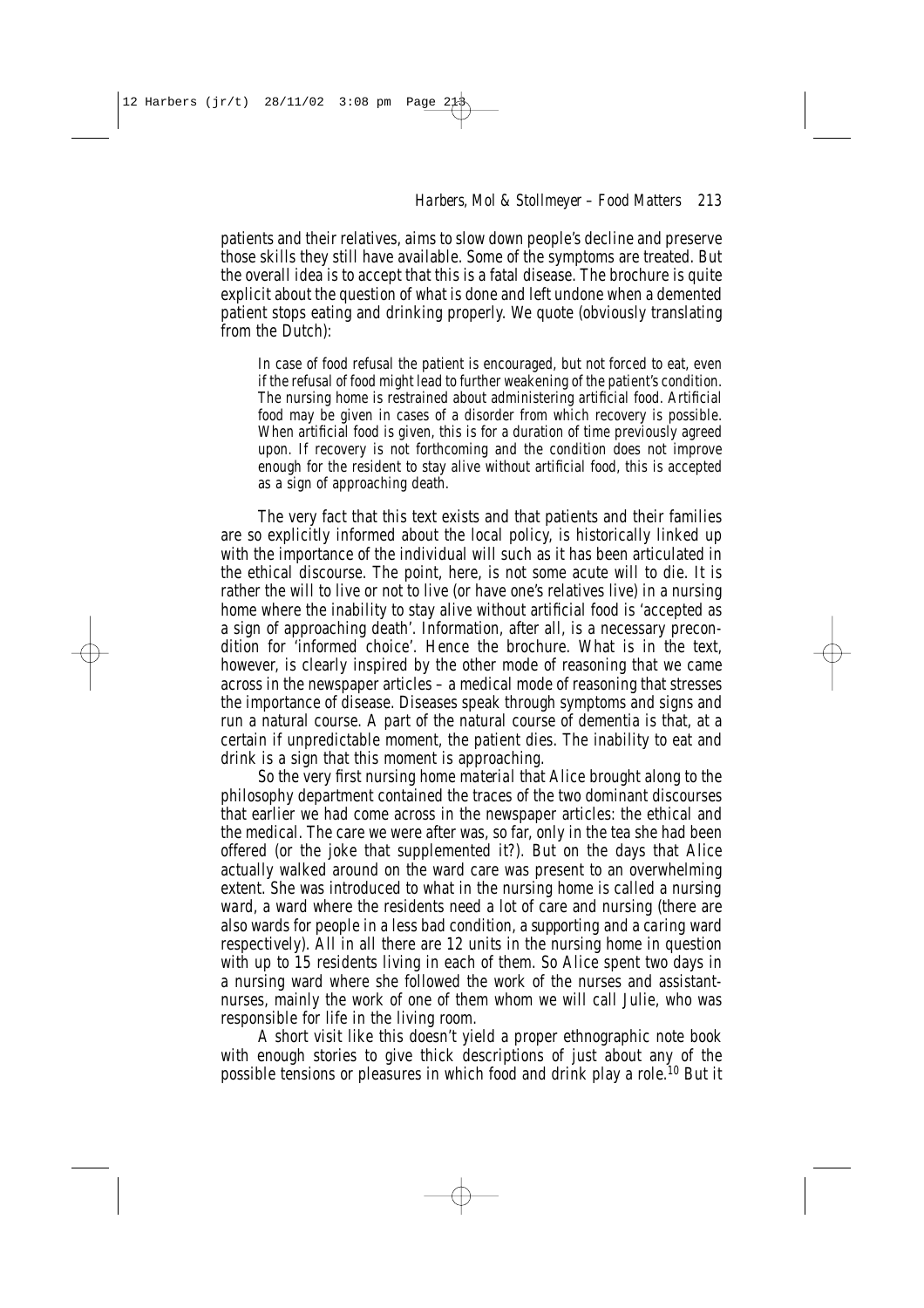is enough to illustrate that in day-to-day care eating and drinking depend on more than just the will of individuals and the natural course of their disease. What matters in day-to-day care are people and the way they attend to one another. *Care*. But (and this, so far, is given far less attention in discourses surrounding care) what is of equal importance in the ward are materialities. *Things.* Tables, chairs, plates and, prominent among these, food itself. Food, eaten or left untouched, is more than an instrument of the will or a constituent of nature. It is more, but what? What does it bring about, food, what comes with it? In which ways does it matter? Let's have a look. Here is *a day at the nursing home* which in fact is a compilation of events Alice witnessed in the two days she went there.

The living room has an open kitchen with a low bar and two tables for breakfast. The living room has yet more tables: a big round one close to the kitchen, a small square one and, a little further away, a low coffee table surrounded by a few easy chairs. When I come in, two residents are already seated at the kitchen table. I help Julie to set it. Each seat has a plate, a fork and a glass. Then a bread-basket is also put on the table, a plate with cheese and a choice of meats, butter and all kinds of sweet spreads. One by one the residents enter, most of them hand in hand with, or supported by a nurse. Nicole, head of the unit, yells 'Good morning!' as if greeting everyone on behalf of the resident she brings in. After seeing me, she says to the residents at my table: 'You should eat well, because Alice is here today!' Everyone gets a glass of tea with sugar and a slice of bread which is cut into pieces. Some residents say what they want on their bread. Others are not asked anything. Julie says she knows their preferences.

I help a lady having breakfast. After I spread her bread with butter, I ask her what she would like on it. She talks about chocolate, and that she had it yesterday too. She looks around searching, discovers the chocolate confetti, looks carefully at the box and then gives it to me. I try to explain to her that this is the sugarfree chocolate confetti and that I will put the other one on her bread. 'This is for people who are not allowed to have sugar.' I don't know if she understands me, but she lets me have my way. After she has had a few bites, I ask her if it's nice. 'Yes. . . Chocolate doesn't become a bore easily.' I tell her I also like to eat chocolate. 'What?' 'Chocolate is nice to eat!' She smiles: 'Yes.' Her neighbour wants custard. Apparently that looks good, because after the bread with chocolate confetti the lady also wants custard. After finding a bowl, I start serving out the custard. Nicole tells me not to put too much in. The lady has recently begun to put on weight and grow out of her clothes, and her husband is not too keen on buying new ones. She only got a new dress for her birthday after a lot of persuasion from the nurses. 'Really sad', says Nicole.

After breakfast – which takes a long time – Nicole distributes medicines. After that, Julie, Nicole, the other nurses and I have coffee. At half past 10 it is time for coffee for the residents. Most of them are at the big, round table in the living room. I take a stool and join them. Some residents need to be encouraged to drink something. I talk to them and pour new cups of coffee.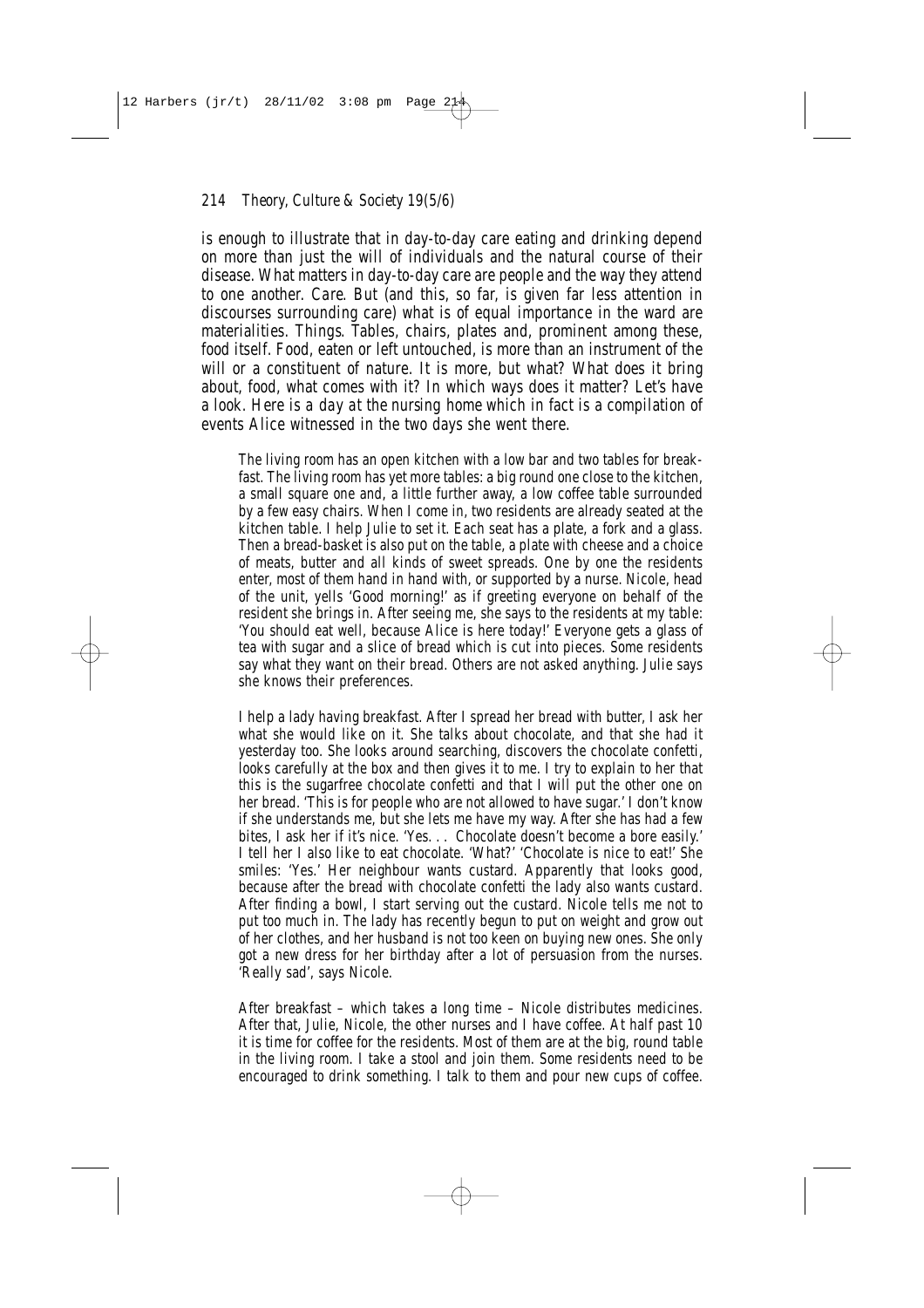Julie, Margreeth (another nurse) and I go to the canteen to have lunch at a quarter to 12. They ask me about my first impressions and I tell that I find it hard to guess when residents should be left alone to eat and drink by themselves, and when they need help because otherwise they just won't do it. Margreeth and Julie explain that this becomes easier once you know the residents. On our way back to the unit we take the trolley with hot meals for the residents along: bowls with rice, ragout, green peas, apple-sauce and a pan of custard. The tables in the living room are set and the residents, wearing bibs, are at the table.

I am not able to help the nurses serving out the meals: I have no idea who wants what and how – carved, crushed and mashed, much or little . . . I walk along with Margreeth to a bedroom where a lady lies in bed. A radio is playing – rather loud – classical music. Margreeth feeds the lady with a spoon a socalled mix-meal, a 'kind of baby food' as she puts it, in which meat, vegetables and potatoes are mixed and mashed. I sit down a bit away from the bed, half hidden behind the radio. I feel awkward, as if here more than in the living room I am violating someone's privacy. The lady coughs and spits from time to time. I have the impression that she is about to cough up the food, but Margreeth gives her the next spoonful. The lady doesn't eat much. She wriggles her feet, turns away her head and stares at the ceiling. Margreeth tells me afterwards that she pushed the spoon away with her tongue. Margreeth tries a few more spoonfuls: 'Just look.' Then the lady keeps her mouth tightly closed. Margreeth puts the bowl aside and remarks to me: 'See how little she eats?' But the lady eats all her custard. Margreeth carefully cleans the lady's mouth.

At half past two it is time for tea. On the table is a plate with cookies. Some people for whom I pour tea have a chat with me. Sometimes they suddenly live in the past. A gentleman tells me that this morning he didn't want to get up. Then all of a sudden he continues talking about an airplane we had to catch: 'You were there too.' An almost blind and stone-deaf lady has her cup of tea in front of her. I hand her the cup and speak loudly in her ear: 'Here's your tea, you may as well drink it while it's still warm!' But she protests, and then I see that a small fragment is missing from the rim of her cup. I turn the other side of the cup toward her and try again. However, she responds by saying that the tea is for me. And no matter how clearly I tell her that I already had tea and that this one is for her, I don't seem to get through to her.

By four o'clock the nurses and I have tea, together with the nurses who are just beginning their shift. Our shift is over. I say goodbye to the residents. On the corridor I meet a friendly, gentle man who thinks life in the unit is too busy. He always eats fast, often at a quiet table, and then leaves immediately going into the corridor. There he strolls around or he sits dreaming in one of the armchairs next to the elevators. That's where I meet him this afternoon. When I walk toward him his face lights up. I tell him I am about to go home, shake his hand and get a big kiss from him. 'Bye', he says, 'bye.'

There is not all that much to do on the ward. Eating and drinking structure the day and its rhythm. That makes them important, not just as nutrition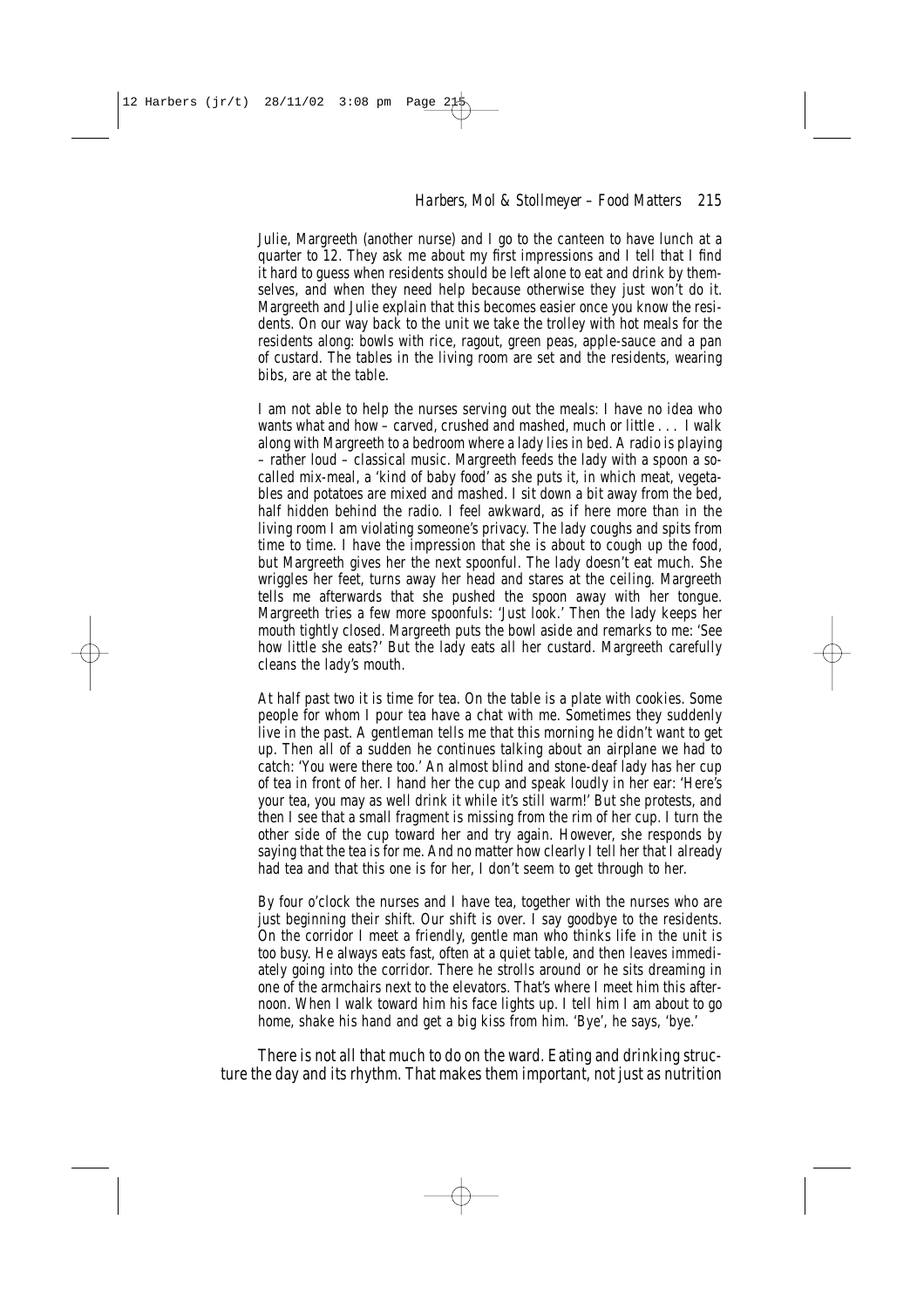but as *events* as well. What time is it? It is time for breakfast or it is time for tea.11 Chairs are pushed across. The kitchen tables are used in the morning, the big round table for lunch. But while eating and drinking are important as events and structure time, not everybody is all that keen to get in food or drink. So a system of encouragement is in operation.<sup>12</sup> To some extent this is explicit and verbal encouragement (which the nurses give selectively, being so familiar with the residents, they say, that they exactly know who to encourage and who to leave alone). But a lot of implicit encouragement is incorporated into other ways of working. The nurses sit at the table with the residents and react to what they want and do immediately. If people are responsive, the nurses ask them what they would like to have on their bread, choosing special spreads for them. They mash or mix dinner when this helps it being eaten. They go into people's rooms when they are bed-ridden and feed them, mixing an entire bowl beforehand, even if only five spoonfuls are likely to be eaten.

All in all nurses spend a lot of time and effort attending to the specificity and the various relevances of food and eating, drink and drinking. In day-to-day care an important aspect of eating and drinking is in their sociability (having people eat together makes them eat better: seeing someone else eating custard may lead a resident to ask for some as well; but sociability is not simply a way of encouraging eating: it is also an end in itself for which eating and drinking provide the means: come and join us for coffee – even if you would prefer the quietness of the corridor). Another important aspect of food and drink is their texture (in separate chunks, mashed or mixed; warm but not too hot). And then, of course, there are taste preferences. The Dutch breakfast with bread and cold things to put on it: slices of cheese or meat and an impressive variety of sweet things. Chocolate that doesn't become a bore.

Paul says that once his mother was in the nursing home she missed the way eating used to be something she had discretion over. All her adult life she had cooked the family food and, after the death of her husband, her own. She had done it to her own taste.<sup>13</sup> But with the onset of the dementia she started to make mistakes. Used to gas, she had had trouble when she had to shift to electricity: she often forgot to turn off the cooking plate. So her food burned and Paul was afraid the house would catch fire. The food in the nursing room just came as and when. His mother had nothing to say about it.14 It happened to be quite different from what she cooked for herself. This, he said, was part of her dislike for it. He excused the institution. 'Of course they cannot serve potatoes to one person, pasta to the next and pie to a third.' However, Paul had been *pleasantly surprised*, he said, by the creativity of the nurses once his mother started to refuse to eat the normal food on offer. When they found out that chocolate-taste did the trick, they bought chocolate milk for her instead of the usual milk. They also went out of their way to buy a diet product meant for sick people: there happens to be one tasting of chocolate. Feeding this to Paul's mother, the nurses cleverly combined a medical attitude towards food (appreciating it for its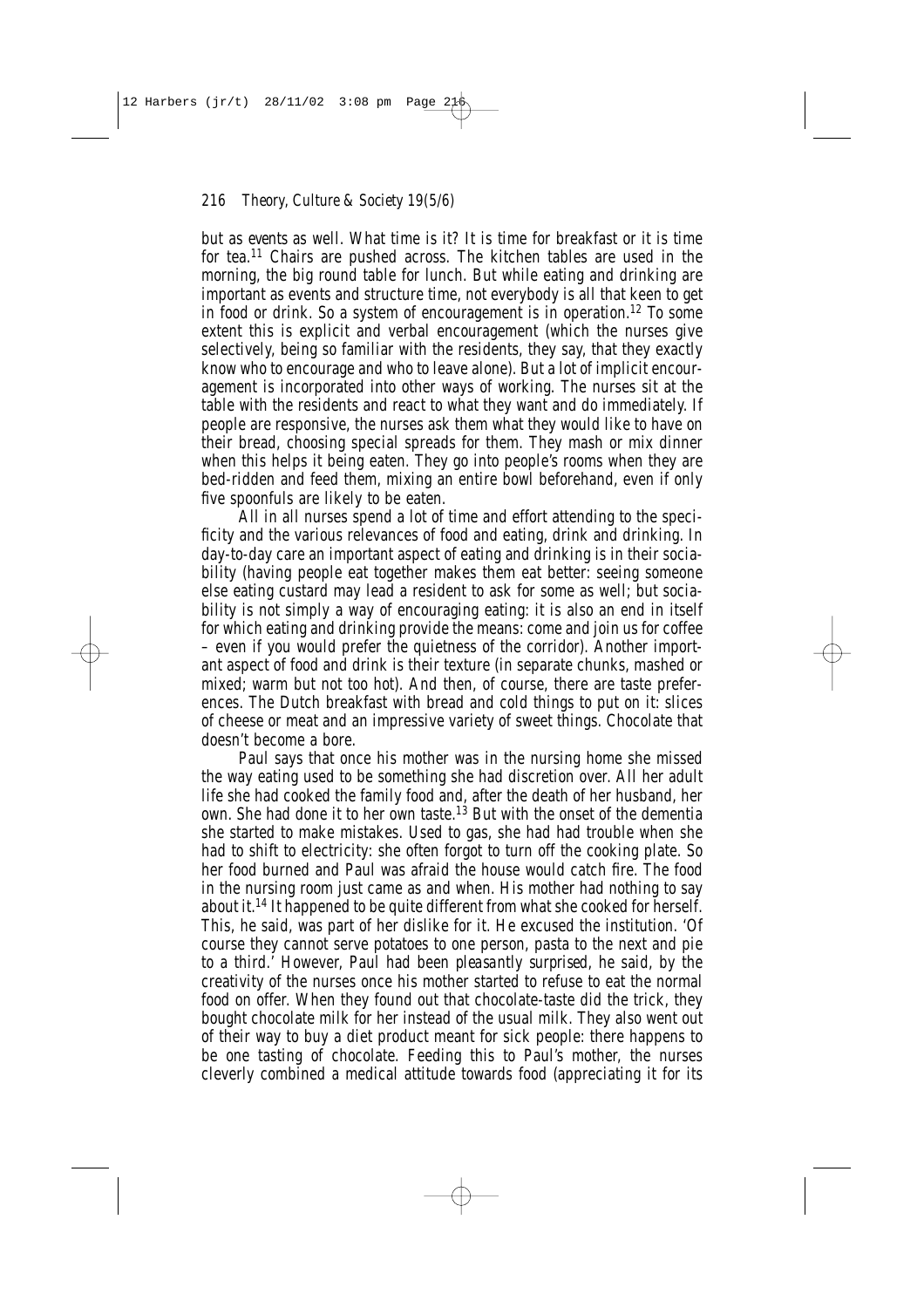nutritional value) with a caring attitude (which tries to accommodate and please a person).

Back in our philosophical department, talking about Alice's field notes, we realised we had hit on the blind spot of both the ethical concern with people's will (to live or die) and the medical concern with diseases and their course (natural or the subject of intervention): *the taste of chocolate*. In the ethical discourse the specificities of food or drink themselves are never attended to – food and drink are treated as mere means to an end, survival, that may be desirable, or not. In the medical discourse food and drink do get attention, but only one of their characteristics is of importance: how well do the various nutrients involved serve the goal of physical survival, and to which extent may they prevent dehydration? The food and drink of daily life, however, the food and drink that are relevant to caring practices, have so many more qualities. They taste good or too salty or not sweet enough or simply nasty. They are too cold or too hot. Potatoes and meat may be mashed or mixed. The tea may have or not have the right amount of milk in it. The list of things that matter is virtually endless. Words of encouragement. The setting of the table. The wheels under one's chair. The sound of others eating. Bibs that protect clothes. A whole gamut of practicalities, of simultaneously social and material ingredients, that shape daily dealings with food and drink in nursing homes. These are more than varied means to a single end, but together generate sadness or give joy.15

In both ethical and medical discourse food and drink are taken up in an instrumental way, only the perspective shifts. The ethicists are mostly concerned with the goals: whose goals, when, and why should the instruments 'food and drink' serve; whose will or wishes must preside? The medical discourse delves into the quality of the means: when are which kinds of food and drink the most suitable building blocks for an organism and when are they no longer serving life? In a context of care, however, food and drink are not means for physical survival. They are media for care – they *do* care. *They* taste good or bad, have a nice or gruesome texture. They are, not as delegates of people, but all by themselves, objects of longing or aversion. It is thus that attending to food and drink in all their daily life complexity is a crucial part of caring.

'The nurses told me', says Paul, 'that sometimes she would spend half an hour on a single piece of chocolate, my mother. These are small pieces! She would lie there and very quietly suck on it. And then a smile would glide over her face. I tried to tell myself that this small moment of bliss was due to the fact it was *my* chocolate melting away in her mouth. But it may well have been just the taste. She liked the taste of chocolate.'

# **Ethnography and Normativity**

Most debates around issues that have to do with fasting, tube feeding and death through starvation in nursing homes are currently framed in either an ethical or a medical way. The opinions expressed within these discourses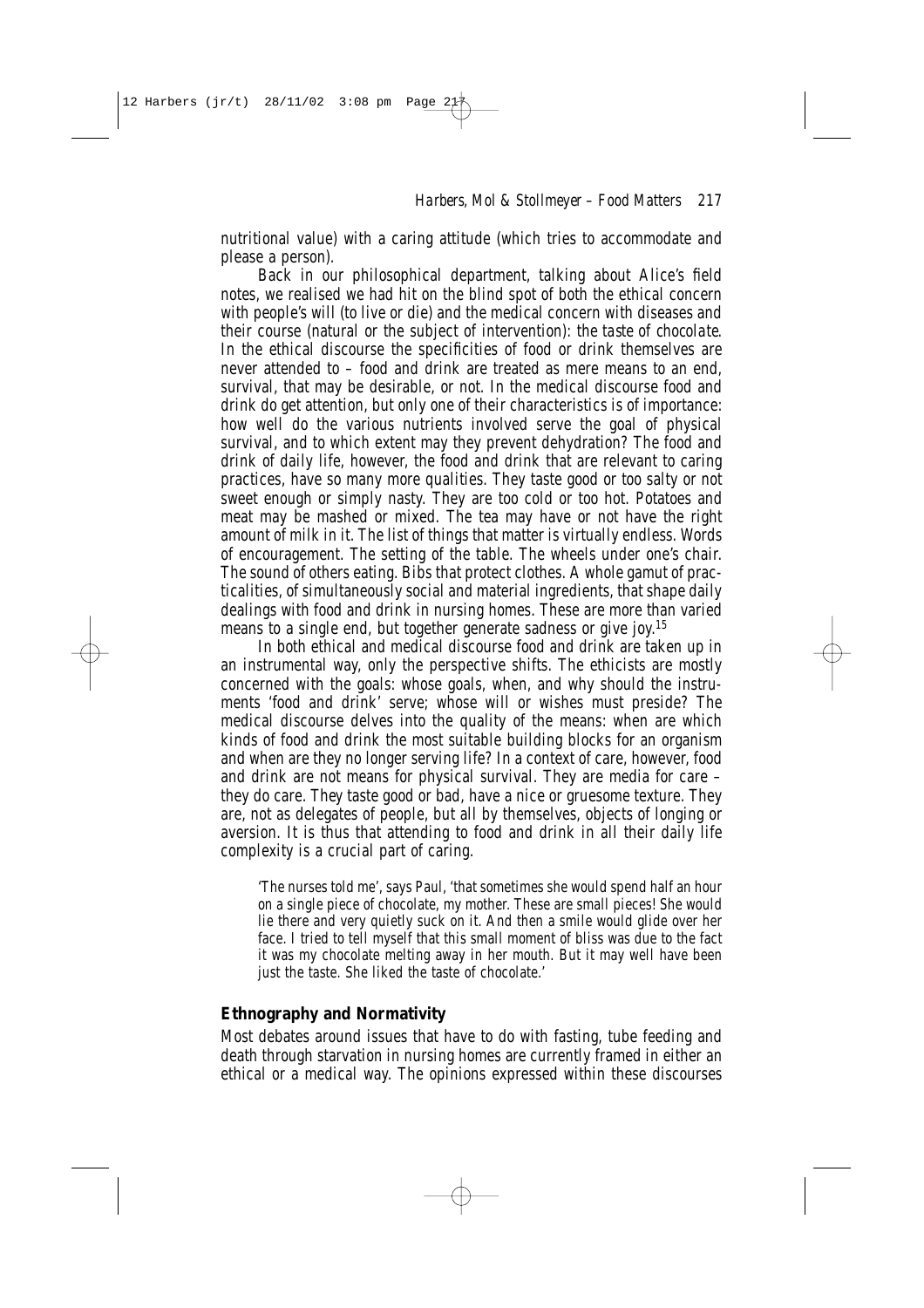clash – and yet there are also alliances between them.16 Together, so to speak, they *divide* the world. Questions may arise as to which phenomenon fits where. Is the fasting of demented people a matter of the *will* or a course taken by *nature*? Where should it be located? Such questions, however, arise against the shared background assumption that in this world they coexist, will and nature. Each has its own realm and each should be dealt with in a repertoire specifically adapted to it. But what if, as we have argued here, they also share a blind spot: the taste of chocolate – the materialities so crucial to care practices? Then the question as to what happens if we attend to these forgotten (f)actors arises.

*Care* has been drawn into theory in the *ethics of care* which has radically amended the way 'the will' is framed in ethics. The ethics of care started explicitly as a critique of Kantian and utilitarian as well as liberal conceptions of the autonomous subject who makes rational choices.17 Instead of isolating individuals with their personal acts of will, the ethics of care has foregrounded relations between people. Instead of focusing on rational arguments about universal moral principles it has shifted to practical deliberations about the various available courses of action in specific situations. Instead of taking everybody to be equal in principle, it has tried to grasp what the power differences that actually exist between us mean for the possibility of 'doing good'. But so far a humanist orientation has dominated the ethics of care. The relevant entities in its theoretical repertoire are human beings.<sup>18</sup> This implies that while the theoretical notion of the *will* has been subjected to considerable change, its counterpart, *nature*, has been left unanalysed in this tradition.

In the specific case of dementia this means that the idea that this might be a disease with a 'natural course' is left unexamined. And it shouldn't be. For while it makes sense to invoke the fate brought on by nature when one relates to ethicists who seek a will that shapes our lives in a masterful manner, stressing the inevitably of death as the outcome of dementia skips over the fact that we die in different ways. Some people die fast, others take a long time. Some have moments of bliss, others do not. Some are well cared for, others die alone. Or, to say a lot in a condensed way: some get food and drink tasting of chocolate, while others do not. A concept such as *nature* is unhelpful when it comes to articulating this. In contrast, a theoretical repertoire that attends to the materialities and practicalities of care pushes one to ask the question how (culturally, materially) to *give shape to* the course of our diseases.<sup>19</sup>

This, then, may lead on to the question of how to give a *good* shape to the course of our diseases – or at least a shape that is less bad than its alternatives. The question of what *good care* might be is currently also taken up in two major ways. One is ethical, one professional. It is in line with our argument so far that we think that separating out these two styles of normativity is problematic. For in daily practice there are many ways to orient oneself towards norms such as 'autonomy' or 'health' or 'the good life' or 'quality' – but if it makes sense to separate them out at all then this is hardly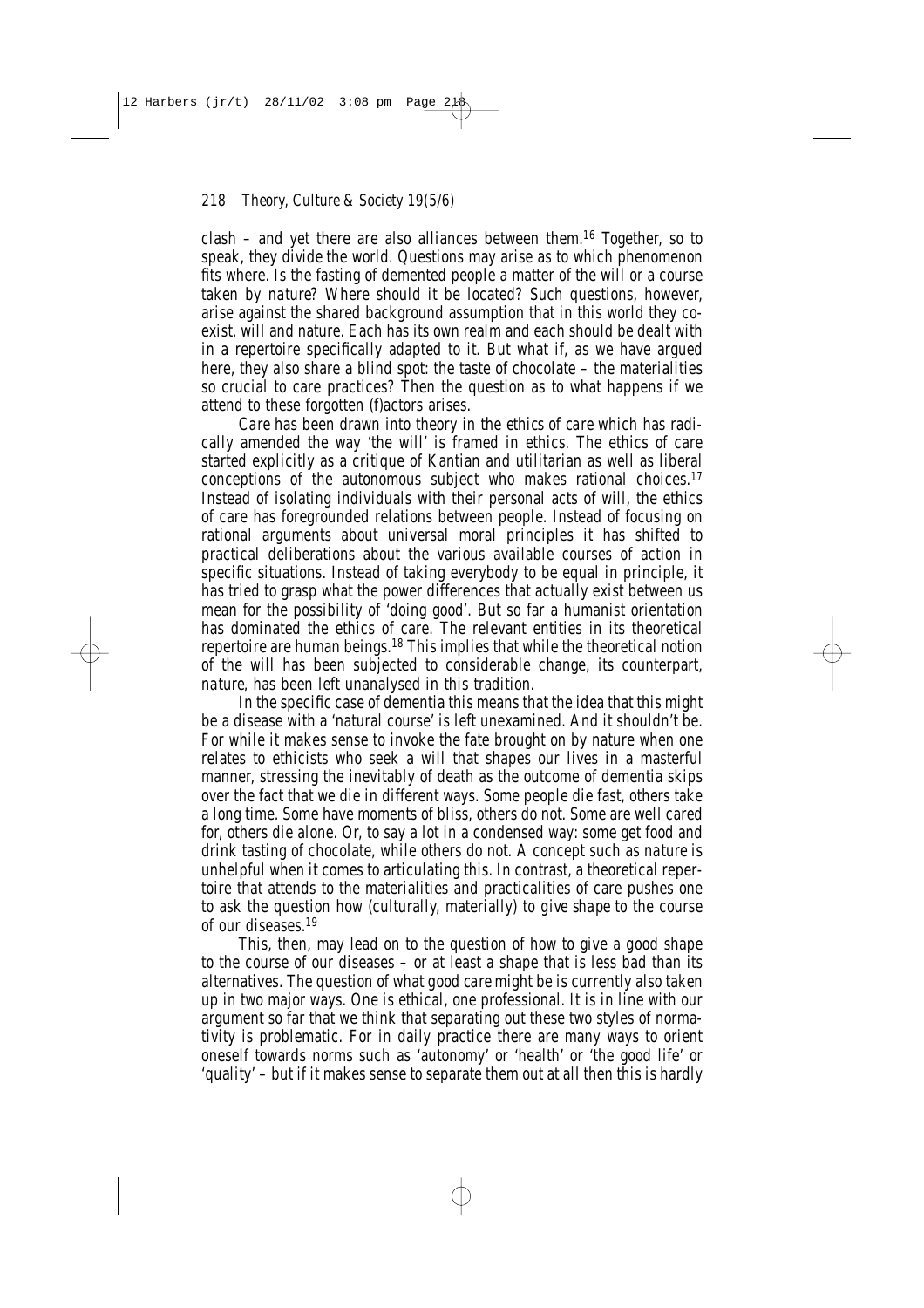in terms of a distinction between ethics on the one hand and professionalism on the other.20 As it is, the more striking difference between ethical and professional modes of attending to the good has nothing to do with the *norms* towards which they are oriented, but rather with the *styles* of assessing what does or does not count as meeting those norms. In a professional context, the dominant style is that of research, of setting standards and then measuring the extent to which the care given is 'effective' or 'efficient' in meeting these.<sup>21</sup> In ethics, whether deontological, utilitarian or liberal in character, the dominant style of relating to the good is to judge single decisions by weighing the arguments for and against them. The justification for a decision may be based primarily on principles, or take moral intuitions and even background notions into account.<sup>22</sup> But it always aims to come to a firm conclusion.

Engaging in an ethnography of the practicalities and materialities of daily care makes one conceive of the *goodness* of care in a way that differs from both the professional and the ethical approaches.<sup>23</sup> Instead of an investigation that sets out to find to what extent *given standards* are met, the question to be explored is: which standards are set up in the day to day practice of caring? What *goods* are striven after in practice, which *bads* are painstakingly avoided? Answering such questions requires attention to the specific issues – like the taste of chocolate – that are at stake in care practices. Ethnography also comes with its own time frame. Instead of passing judgement in a single, difficult moment – say the moment Mr Mulder is or isn't tube fed – a far longer period of time comes into view. The entire trajectory of a patient may have been handled well or may look like a succession of mistakes, neglect and negligence. Ethnography calls for attention to the dynamics of collective, socio-material practices. Instead of attending to the care offered to single individuals, the issue is rather to attend to the modes of care given on a particular ward, or in an entire nursing home.

Ethnography as a mode of attending to the goodness of care is obviously very different from passing *well argued* judgements. But this does not imply it is necessarily a matter of *mere* description.<sup>24</sup> What is required instead is *involved* description: ethnographic work that looks for contrasts, sets up differences and seeks for what one practice might learn from another. If we want to study how, in day to day practices, 'good' and 'bad' are being done, engaging in such a study may well be recognized as itself a practice – doing good, bad, or rather both. This implies that an involved ethnography of daily care is not out to ground some theory of justice, but is a quite different way of engaging in moral philosophy. It is a way that involves story telling about the activities of people (their caring work, their intentions, their concerns) and about the activities of things (tables, bibs, tastes, temperatures, textures). These stories do not present bare facts. They have, or work towards having, a *moral*. They articulate the moments at which one feels one is intruding, the occasions when there are tensions, where there is hurt – and also point out those locations where the good is sought or enacted in one or other of its variants. Instead of passing a verdict about a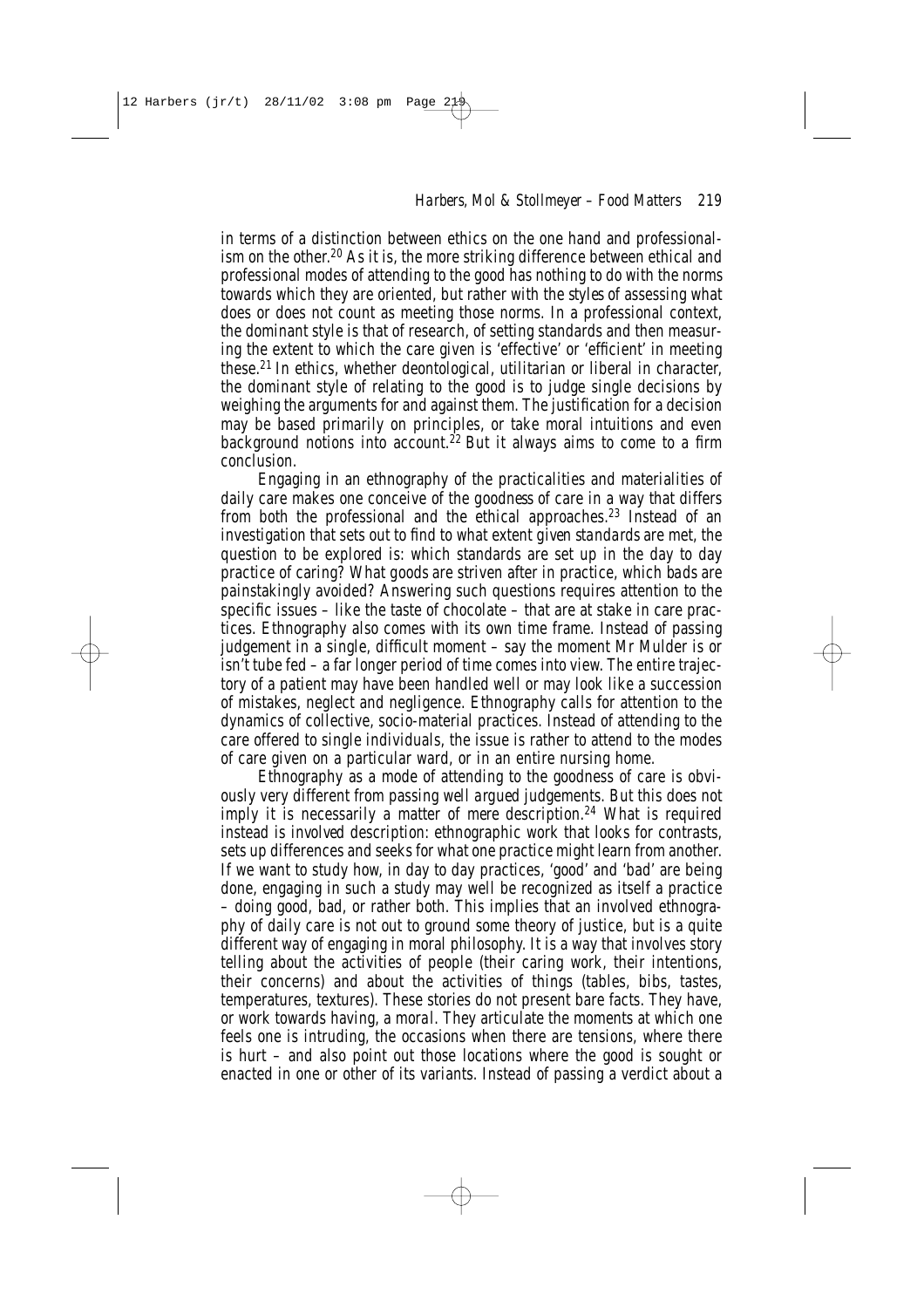given question, these stories open up new questions. They sensitize their readers to the specificities that characterize different modes of caring. And with different modes of care come different modes of dying – and of living.

#### *Notes*

We would like to thank Jeannette Pols, for the example she set with her ethnographic research in nursing homes and for stressing the importance of day to day practicalities; the friend who goes here by the name of Paul, for sharing his story and insights with us; the residents and staff of the (here nameless) nursing home where Alice was allowed to come and observe; the editors of this special issue and our various anonymous reviewers; and John Law for his intellectual support and for correcting our English.

1. See, for example, Tilley (1990). Or, more interesting, the later, more dynamic and practice oriented development of post-post-structuralism in the journal *Raison Pratiques* (e.g. Conein et al., 1993). In ethnographic work in the non-West, material culture has been present as a topic of at least some investigators all along – see for a recent series of examples Arnoldi et al. (1996).

2. Our favourite here is Latour (1988). The social studies of science later also moved away from the lab-bench: good examples of what *things* do in and with organizations may be found in Law (1994). In the social studies of science there was a shift away from the head of the scientist-thinker towards the hands of the scientist-tinkerer. But this may and perhaps should also entail a shift of attention towards other professionals: laboratory technicians, secretaries.

3. For the sex/gender distinction see Haraway (1991); for kinship/blood ties see Strathern (1992); for disease/illness see Lock et al. (2000) and Mol (2002).

4. Social geography and social medicine have in common that throughout the second half of the 20th century their place among the social sciences was problematic since they never went along with the social/nature divide. They didn't fit into grand theory discussions, while they took it to be their task to understand specific varieties of socio/naturality – such as the situatedness of a city along a river or differences between the incidence of high blood pressure between the US and Japan. Food, too, was studied in both these disciplines. We do not go into that intriguing history here since methodologically we almost exclusively build on ethnography. But see, for example, the contributions to Nast and Pile (1998).

5. For the use of this term see Chabot (1996). The term 'versterven' wasn't common in present day Dutch any more. For the practice that used to come with it, abstaining from food and drink for a while so as to be able to attend better to spiritual matters, had all but died out itself – with many other Roman Catholic traditions. It seemed, however, a good word to revitalize in this somewhat different context, even if here the crucial issues are not primarily spiritual in character. Seeking how to write about our topic in English, we found 'mortify' in the dictionary as the traditional equivalent of 'versterven'. However, since English language countries have not yet taken up this word in the new context of elderly people in nursing homes, it is likely to sound strange to you. Which again shows the impossibility of noise-free translation. {Inserted later: Correction! It may not sound strange to you at all, the term 'mortification'. One of our reviewers was so kind as to point out to us that Goffman (1961) uses it, and indeed: 'Upon entrance, . . . he [the recruit] begins a series of abasements, degradations, humiliations, and profanations of self. His self is systematically, if often unintentionally, mortified' (p. 14). Goffman is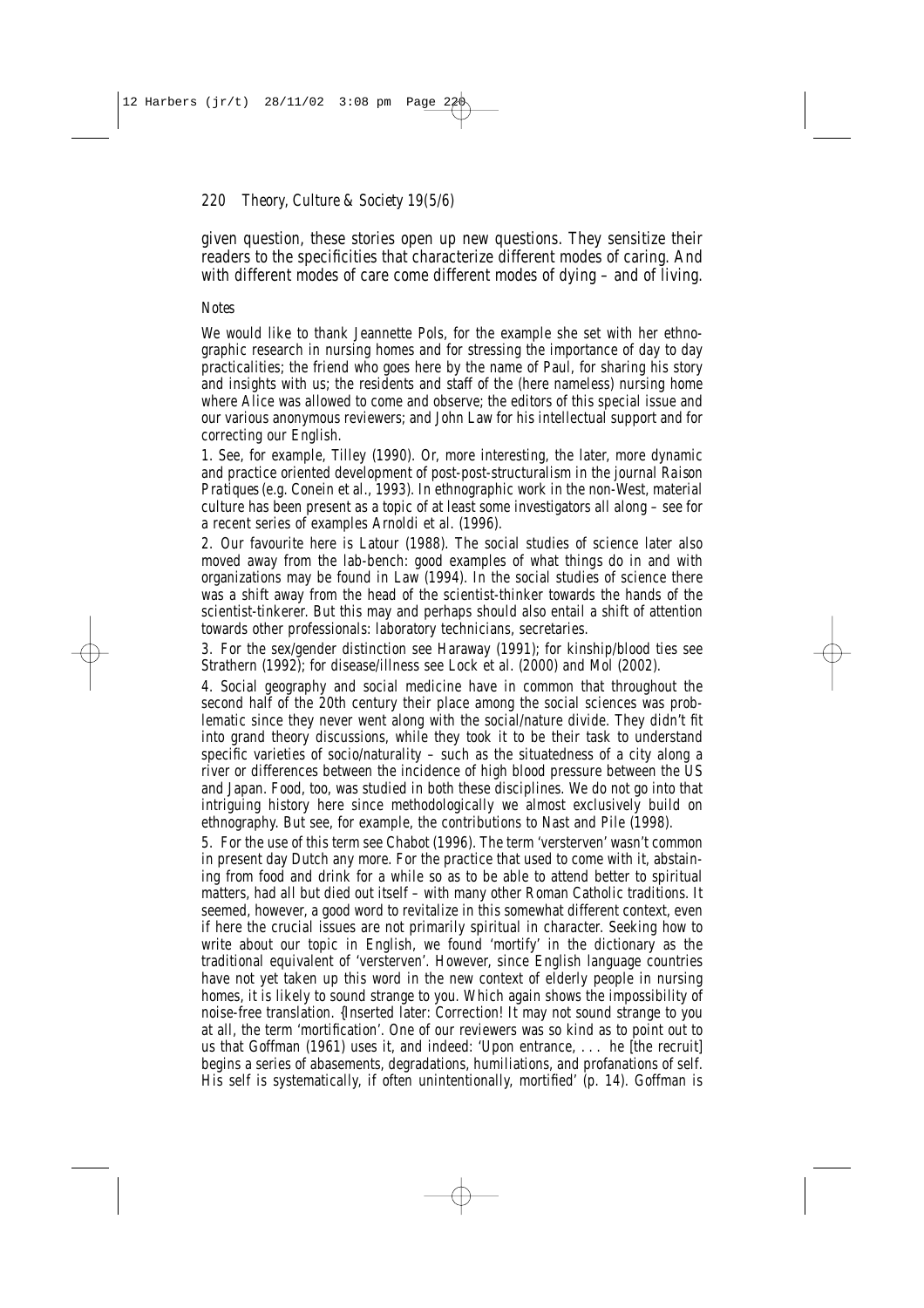concerned with the effacing of the *self* of inmates in institutions. The 'mortification' the present text is concerned with is of a more physical kind. It leads to overall death, of self and body.}

6. A Dutch physician working in a nursing home has written a book about his daily experiences in which, likewise, big terms like 'will' and 'nature' give way to stories about daily, often painful events. See Keizer (1994).

7. This is obviously, among other things, a gender-issue. Our favourite reference here still is a (by now old) historical analysis of nursing professions showing how they were set up as the house-wife's counterpart to the male doctor's husband role (Spijker, 1981). Since then, a lot of work on this topic has been done. We do not go into it here. We do not even overtly attend to the gender aspects of food itself, however rich the topic. (See, for example, Counihan, 1999.) This is not just because one cannot do everything in every text. We also take the *generalizing* of what might also been *genderized* as an occasionally useful feminist strategy.

8. For a further discussion of semiotic 'what are' questions, i.e. inquiries into what entities are through comparison with what comes near to and thus constrasts with them, see Mol and Mesman (1996). There this semiotic method is also compared in detail with a symbolic interactionist way of working, that explores the perspectives of nurses, rather than tracing activities and enactments of food.

9. Alice indeed used this field work also for her master's thesis, that we plundered and added on to for the present article. For a publication that more closely follows the thesis, see Stollmeyer (1999).

10. The tradition of ethnographically describing medical and nursing practices is an impressive one that we are aware of but do not aim to do justice to in the present context. For one of the many collections of examples, see Lindenbaum and Lock (1993). And then there is the tradition of ethnographically or sociologically describing food practices – that again is rich and remains mostly absent here. For a good overview of that broad field of study, see Mennell et al. (1992).

11. Sellerberg (1991) interestingly topicalizes the relation between time, food and drink in nursing homes. She, however, does not topicalize things, but follows the perspectives of people, stressing the difference between staff, for whom time-schedules are working-schedules, and residents, whose mealtimes are at stake.

12. The theoretical ancestor to name when it comes to attending to the ways in which institutions encourage and discourage the people living in them, is obviously Goffman (in relation to nursing homes see especially Goffman, 1961). Goffman had the theoretical and political audacity to suspend the trust (so widely shared by the elite of his days) that institutions serve their inmates, and act in their best interest. What he came up with instead was an indictment. He accused institutions of going *against* the interests of their inmates, and more specifically of crushing, not just their *autonomy* but their very *selves*. For a recent, more ethnographic, example in the same indignant style, see Diamond (1992). We do not want to repeat these accusations, nor fall back into trust again, but take the occasion of doing field work as one in which it is possible to study the very standards that Goffman and his audience seemed to share. So we do not know, but wonder, what, in practice, 'a person's interest' is taken to be by those involved; what 'autonomy' is made to be and what the lack thereof; and what the 'selves' *are* that are either undermined or strengthened.

13. Crouch and O'Neill (2000) stress that acquiring a highly personal taste for food is historically novel. What one ate, used to be linked up primarily with availability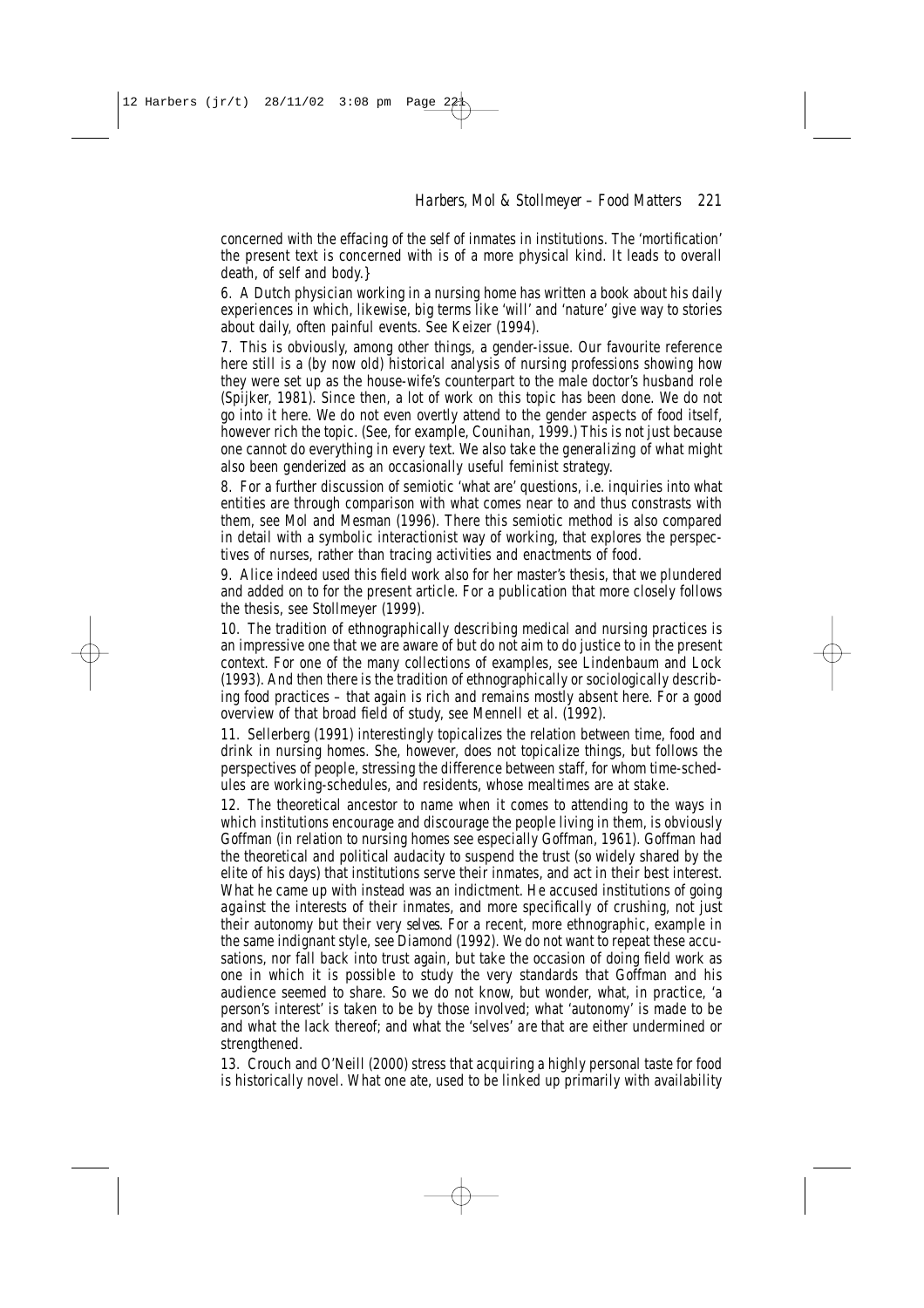and social habit. It is only recently that 'some of the needs of self-concious individuation (. . . ) are met through eating practices based on personal choice rather than social habit' (p. 181). If this is right, if food is becoming important to 'identity formation' in ways in which it hasn't before, institutions will have to find creative ways to adapt to a next generation of people whose identity is at stake when they eat. For a collection of essays where the link between food and identity is further explored, see Caplan (1997).

14. Working as a nurse assistant, Alice has recently done more field work in another nursing home. Here, while she worked there, a system of choice was introduced. All residents were invited to fill in a form every week with a few choices to make for every day's meal. However, since, due to their dementia, none of the residents were able to fill in such a form alone, it took the nurses an enormous amount of time (time they didn't have) to do so with them. The choices offered, moreover, often didn't speak to many of the residents. This was partly due to the actual food offered (many among the older generation of Dutch people never considered the choice between rice and pasta, but ate potatoes with every hot meal). However, the issue of 'choosing food' in the first place seemed not to speak to many residents. While the people responsible for the kitchen are indeed trying to adapt to the recent 'personalization' of food, most residents just want to eat what they are used to. All in all, as Alice noted down in her notebook, the nurses ended up filling the forms.

15. That joy is not self-evidently given and something one may passively enjoy, but the outcome of a 'subject-network' in which social and material ingredients are permanently attaching and mutually adjusting, is beautifully argued (with the example of Bach amateurs and drug addicts) in Gomart and Hennion (1999).

16. One might take the tension between the ethical and the medical approach we signal here as an occasion for a sociology of professional groups in tension. However, we carefully try to abstain from that endeavour, since our aim is not to unmask others from the outside, but to mix and mingle, to convince, and to make a difference to the inside. But see, for example, the contributions to Weisz (1990).

17. Classics are Gilligan (1982) and Noddings (1984). Tronto (1987) detaches the ethics of care from gender issues and generalizes it to the care sector as a whole. For elaborated discussions on the ethics of care, see for example Manschot and Verkerk (1994).

18. There are obviously exceptions. We've come across one in Dutch, written by colleagues who, just like us, tried to incorporate materialities into ethical discussions: Berg and Van de Lyke (1997).

19. Like nursing practices medical practices themselves also give shape to 'disease' in highly diverging ways. For a collection of articles which analyse the 'multiplicity' of what they no longer call 'nature', see Berg and Mol (1998).

20. It is interesting in this respect to follow the concept of 'quality of life' as it moves between ethical, economic and medical discussions. See, for example, Nussbaum and Sen (1993). But it is not just with the notion 'quality of life' that medicine loses its orientation on a unified and naturalized health. Since it was erected as a *norm*, health has never been unproblematic in medicine. See for the history of this norm Canguilhem (1989 [1966]); and for a comment on its multiplicity Mol (1998).

21. For an example of a deconstruction of establishing the ideal of 'effectivity' in a science-centred and 'technical' way, see Lettinga and Mol (1999).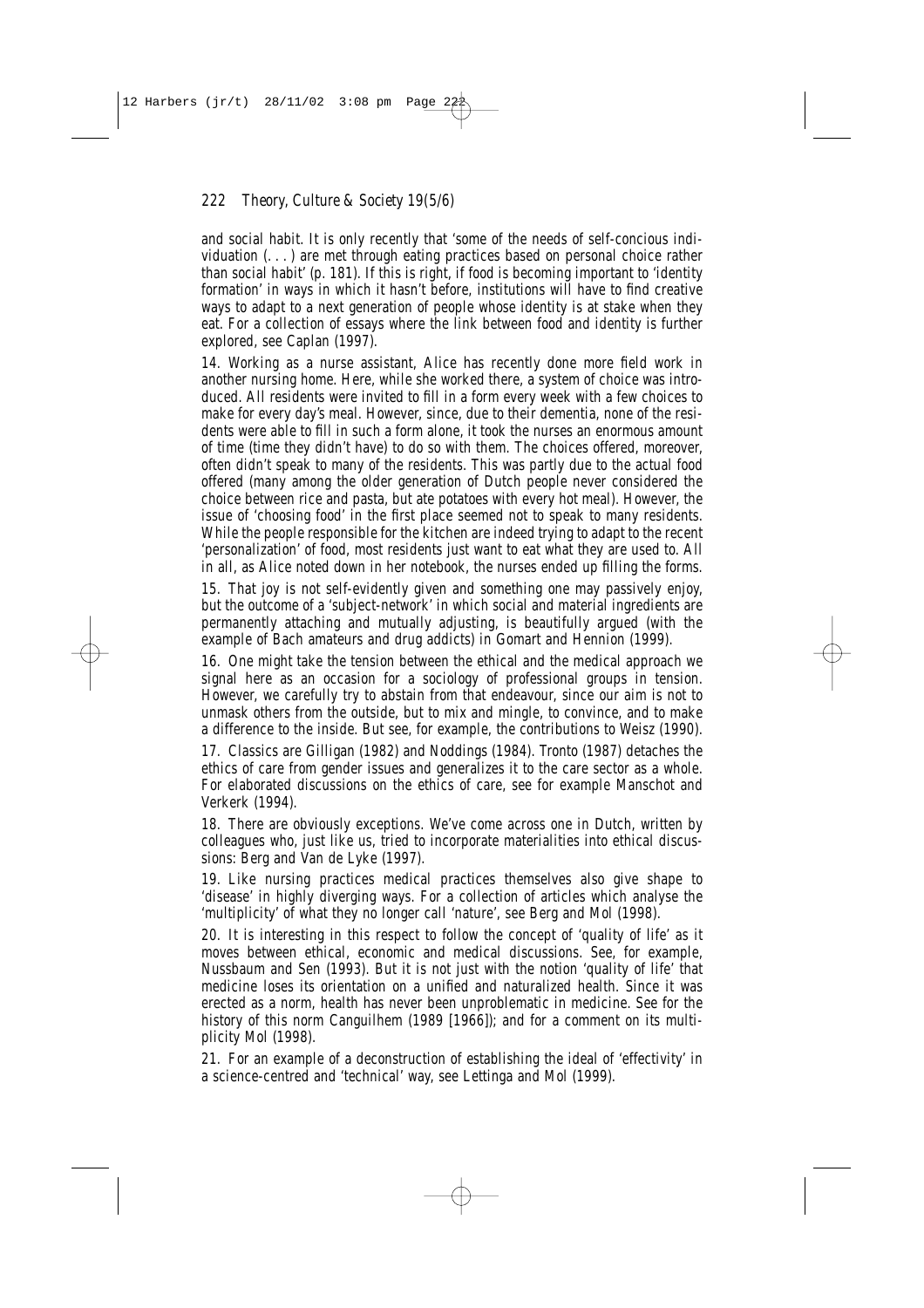22. The notion of a 'reflective equilibrium' acknowledges the three-way traffic between moral intuitions, moral principles and relevant background theories without one of them being a foundation for the other two. In that sense it accepts the non-foundationalist, and in principal circular character of moral reasoning. See Rawls (1971) and Daniels (1979). Nevertheless, almost all attention within normative theory goes to the principles, as if moral intuitions and background notions are relatively unproblematic. We break with this asymmetry and foreground moral intuitions and background notions – while leaving open the question whether doing so still leaves room for principles, or not. That is, we engage in what we call 'empirical philosophy' – here applied to normative issues. See also the special issue on empirical philosophy of the Dutch journal *Krisis. Tijdschrift voor empirische filosofie*, 1(2000).

23. Foucault suggested that we should go beyond Kant by no longer refusing to transgress certain limits in order to achieve universality, but by, instead, seeking for the idiosyncratic in what presents itself as universal. The method he proposed for doing so was archaeological. Here, we follow his plea to engage in a philosophy that attends to what is 'singular, contingent, and the product of arbitrary constraints', but suggest ethnography as a complementary mode of going about this task. See Foucault (1984).

24. See de Vries (1989) for an early intervention from a STS-perspective into ethical debates. De Vries argues that the new task of ethics is 'to inform us on the implicit rules and concepts that underlie existing practices, in order to make them publicly accessible' (1989: 290). We also argue for ethnographic descriptions, but try to avoid opposing 'description' and 'being normative'. Instead, we try to learn from those who analyse the normativity engrained in modes of writing; see, for example, Prins (1997), Woolgar (1988) and Clifford and Marcus (1986).

#### *References*

Arnoldi, Mary Jo, Christaud Geary and Kris Hardin (eds) (1996) *African Material Culture*. Bloomington: Indiana University Press.

Berg, Marc and Saskia van de Lyke (1997) 'De normativiteit van een infuuspomp. Over zorgpraktijken en technologie', pp. 173–88 in Marian Verkerk (ed.) *Denken over zorg*. Utrecht: Elsevier/De Tijdstroom.

Berg, Marc and Annemarie Mol (eds) (1998) *Differences in Medicine. Unravelling Practices, Techniques and Bodies*. Durham, NC: Duke University Press.

Canguilhem, Georges (1989 [1966]) *The Normal and The Pathological*. New York: Zone Books.

Caplan, Pat (ed.) (1997) *Food, Health and Identity*. London: Routledge.

Chabot, B. (1996) 'Versterving, een oude weg naar Rome', pp. 177–89 in B. Chabot *Sterven op drift. Over doodsverlangen en onmacht*. Nijmegen: SUN.

Clifford, James and George E. Marcus (eds) (1986) *Writing Culture. The Poetics and Politics of Ethnography*. Berkeley: University of California Press.

Conein, Bernard, N. Dodier and L. Thévenot (eds) (1993) *Les objects dans l'action. De la maison au laboratoire*. Special issue of *Raison Pratiques* 1(4).

Counihan, Carole (1999) *The Anthropology of Food and Body. Gender, Meaning and Power*. New York and London: Routledge.

Crouch, Mira and Grant O'Neill (2000) 'Sustaining Identities? Prolegomena for Inquiry into Contemporary Foodways', *Social Science Information* 39(1): 181–92.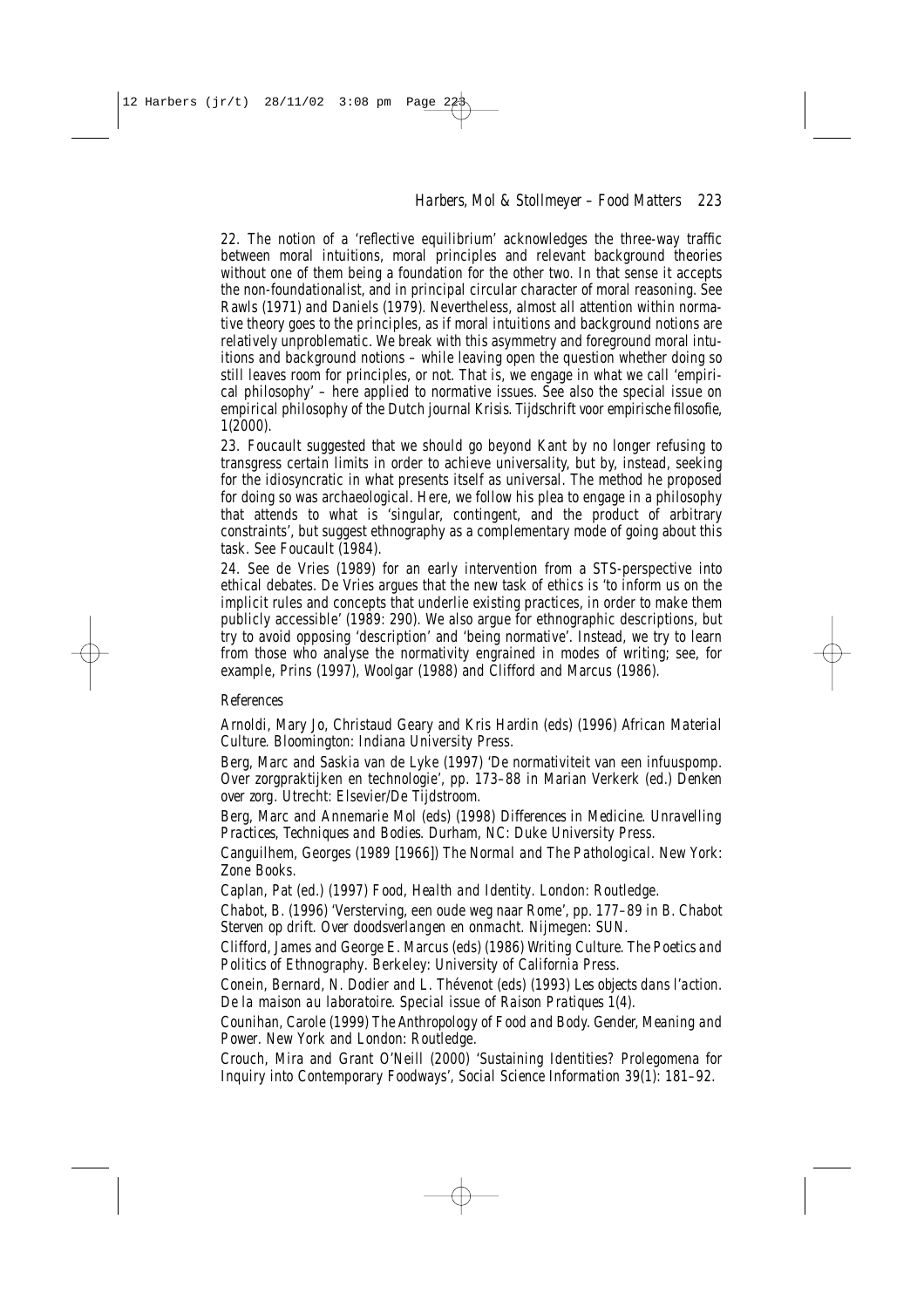Daniels, Norman (1979) 'Wide Reflective Equilibrium and Theory Acceptance in Ethics', *The Journal of Philosophy* 76(5): 256–82.

de Vries, Gerard (1989) 'Ethische theorieën en de ontwikkeling van medische technologie', *Kennis & Methode* 13(3): 278–94.

Diamond, Timothey (1992) *Making Gray Gold. Narratives of Nursing Home Care*. Chicago, IL: University of Chicago Press.

Foucault, Michel (1984) 'What is Enlightment', pp. 32–50 in Paul Rabinow (ed.) *The Foucault Reader*. New York: Pantheon Books.

Gilligan, Carolyn (1982) *In a Different Voice. Psychological Theory and Women's Development*. Cambridge, MA: Harvard University Press.

Goffman, Erving (1961) *Asylums. Essays on the Social Situation of Mental Patients and Other Inmates*. New York: Anchor Books.

Gomart, Emilie and Antoine Hennion (1999) 'A Sociology of Attachment: Music Amateurs, Drug Users', pp. 221–47 in John Law and John Hassard (eds) *Actor Network Theory and After*. Oxford: Blackwell.

Haraway, Donna (1991) *Simians, Cyborgs, and Women. The Reinvention of Nature*. London: Free Association Books.

Keizer, Bert (1994) *Het refrein is Hein. Dagen uit een verpleeghuis*. Nijmegen: SUN.

Latour, Bruno (1988) *The Pasteurization of France*. Cambridge, MA: Harvard University Press.

Law, John (1994) *Organizing Modernity*. Oxford: Blackwell.

Lettinga, Ant and Annemarie Mol (1999) 'Clinical Specificity and the Non-generalities of Science. On Innovation Strategies for Neurological Physical Therapy', *Theoretical Medicine and Bioethics* 19(6): 517–35.

Lindenbaum, Shirley and Margaret Lock (eds) (1993*) Knowledge, Power & Practice. The Anthropology of Medicine and Everyday Life*. Berkeley: University of California Press.

Lock, Margaret, Allan Young and Alberto Cambrosio (eds) (2000) *Living and Working With the New Medical Technologies*. Cambridge: Cambridge University Press.

Manschot, Henk and Marian Verkerk (eds) (1994) *Ethiek van de zorg. Een discussie*. Amsterdam: Boom.

Mennell, Stephen, Anne Murcott and Anneke H. van Otterloo (1992) *The Sociology of Food: Eating, Diet and Culture*. London: Sage.

Mintz, Sidney (1985*) Sweetness and Power. The Place of Sugar in Modern History*. New York: Viking Penguin.

Mol, Annemarie (1998) 'Lived Reality and the Multiplicity of Norms: a Critical Tribute to George Canguilhem', *Economy and Society* 27(2–3): 274–84.

Mol, Annemarie (2002) *The Body Multiple. Ontology in Medical Practice*. Durham, NC: Duke University Press.

Mol, Annemarie and Jessica Mesman (1996) 'Neonatal Food and the Politics of Theory: Some Questions of Method', *Social Studies of Science* 26(2): 419–44.

Nast, Heidi and Steve Pile (eds) (1998) *Places Through the Body*. London and New York: Routledge.

Noddings, Nel (1984) *Caring. A Feminine Approach to Ethics and Moral Education*. Berkeley: University of California Press.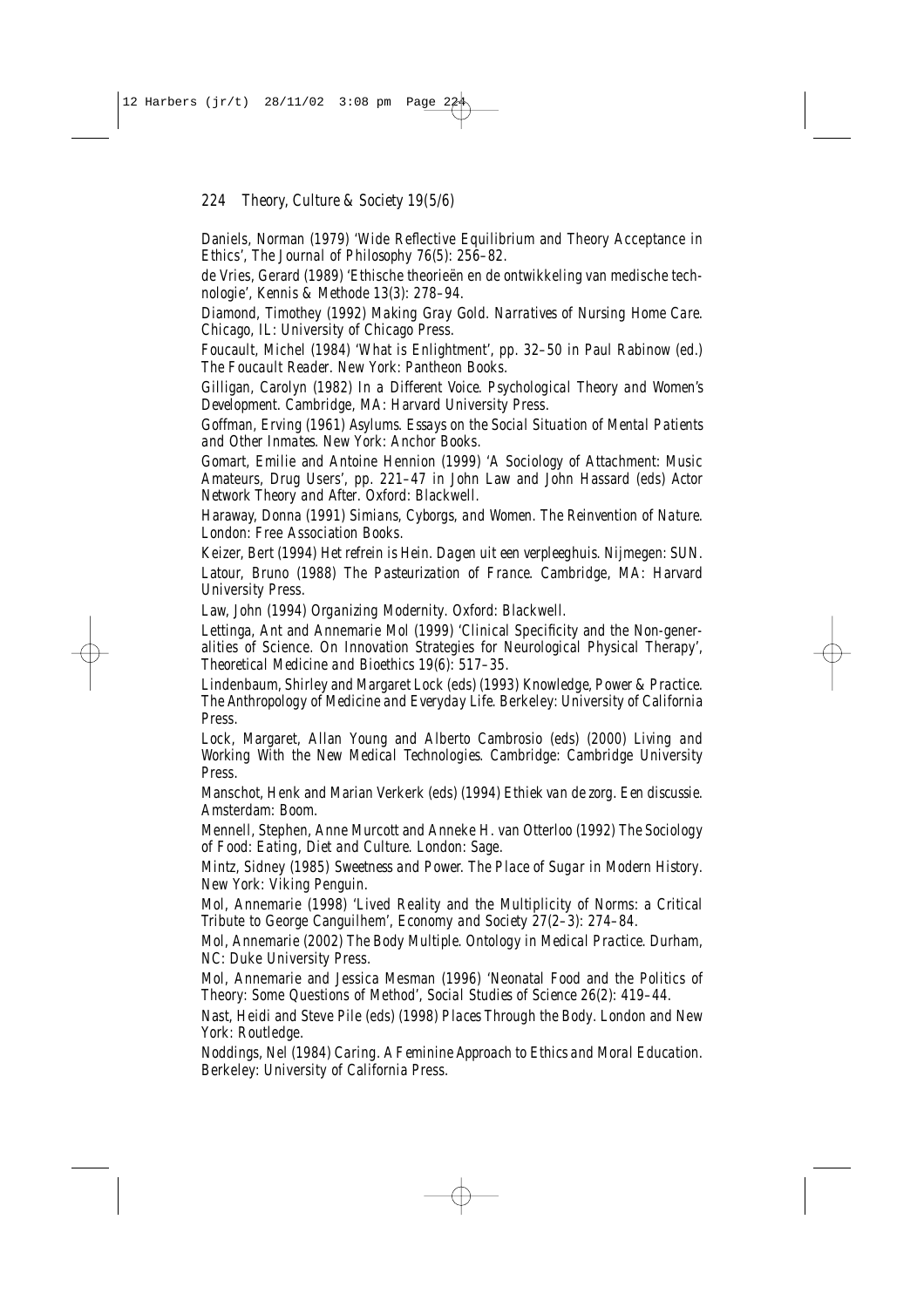<span id="page-18-0"></span>Nussbaum, Martha and Amartya Sen (eds) (1993) *The Quality of Life*. Oxford: Clarendon Press.

Prins, Baukje (1997) 'The Standpoint in Question. Situated Knowledges and The Dutch Minorities Discourse', PhD Thesis, University of Utrecht.

Rawls, John (1971) *A Theory of Justice*. London: Oxford University Press.

Sellerberg, Ann-Mari (1991) 'Expressivity within a Time Schedule: Subordinated Interaction on Geriatric Wards', *Sociology of Health and Illness* 13(1): 68–82.

Spijker, Truus (1981) *Mooi en beschaafd verplegen*. Lochem: De Tijdstroom.

Stollmeyer, Alice (1999) 'Voedsel in het verpleeghuis: lichaam, geest of meer?', *Kennis & Methode* 23(1): 102–28.

Strathern, Marilyn (1992) *After Nature. English Kinship in the Late Twentieth Century.* Cambridge: Cambridge University Press.

Tilley, Christopher (1990) *Reading Material Culture*. Oxford: Blackwell.

Tronto, Joan (1987) 'Beyond Gender Difference to a Theory of Care', *Signs* 12(4): 644–63.

van der Heide, A., M.T. Muller, J.G.C. Kester, J.H. Groenewoud, G. van der Wal and P.J. van der Maas (1997) 'Frequentie van het afzien van (kunstmatige) toediening van voeding en vocht aan het levenseinde'*, Nederlands Tijdschrift voor Geneeskunde* 141(40): 1918–24.

Watson, James (ed.) (1997) *Golden Arches East. McDonald's in East Asia*. Stanford, CA: Stanford University Press.

Weisz, George (1990) *Social Science Perspectives on Medical Ethics*. Dordrecht: Kluwer Academic Publishers.

Woolgar, Steve (ed.) (1988*) Knowledge and Reflexivity. New Frontiers in The Sociology of Knowledge*. London: Sage.

**Hans Harbers** is Associate Professor in the Philosophy of Science, Technology and Society at the Department of Philosophy, University of Groningen, Netherlands. His research fields are social theory of knowledge and philosophy of technological culture. At present he is editing a book on agency, normativity, and the politics of technology.

**Annemarie Mol** is Socrates Professor of Political Philosophy at the University of Twente, Netherlands. She is the author of *The Body Multiple. Ontology in Medical Practice* (Duke University Press, 2002), co-editor (with John Law) of *Complexities. Social Studies of Knowledge Practices* (Duke University Press, 2002), and co-editor (with Marc Berg) of *Differences in Medicine. Unravelling Practices, Techniques, and Bodies* (Duke University Press, 1998).

**Alice Stollmeyer** is PhD student at the Department of Philosophy, University of Groningen. Her, partly ethnographic, research-project, *The Materiality of Care*, philosophically aiming at an extension of social and